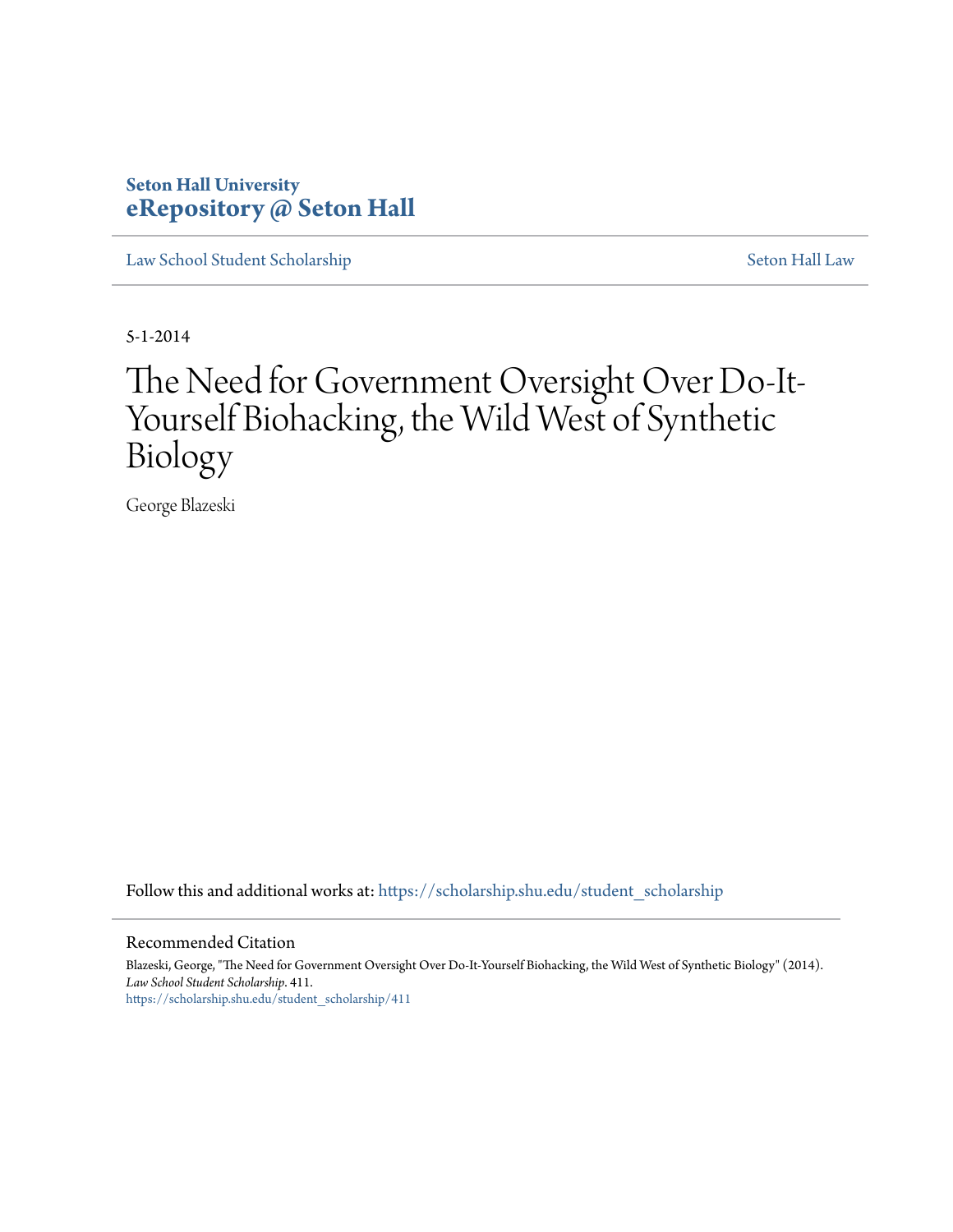**The Need for Government Oversight Over Do-It-Yourself Biohacking, the Wild West of Synthetic Biology**

#### **George Blazeski**

 $\overline{a}$ 

In the not too distant past, synthetic biology was limited to well-financed laboratories. Now Do-It-Yourself (DIY) scientists, or "biohackers," conduct genetic experiments in the comfort of their own homes, garages, and offices. Home laboratories can be set up for the cost of a couple Macbooks. Furthermore, equipment can easily be purchased on ecommerce sites such as Ebay and material used in these experiments are ordered via conventional mail.

In Part I, this paper will explore the current capabilities and history of biohacking, including the communities and cultures which support it. Part II will outline the safety and security concerns raised from biohacking. Part III of this paper will look at the current statutory, regulatory, and executive laws which may apply to biohacking, in addition to actions by the Federal Bureau of Investigations (FBI). Finally, in Part IV this paper will make recommendations on whether another federal agency is needed, what rules may be necessary, or if oversight is needed at all.

# **I) What is synthetic biology and biohacking?**

The term synthetic biology is used and defined in many ways throughout the scientific community.<sup>1</sup> Synthetic biology has been described as engineering biology and is attractive to the private

<sup>1</sup> *See,* **National Science Advisory Board for Biosecurity**, *Addressing Biosecurity Concerns Related To Synthetic Biology* at ii, *available at* [http://oba.od.nih.gov/biosecurity/pdf/NSABB%20SynBio%20DRAFT%20Report-](http://oba.od.nih.gov/biosecurity/pdf/NSABB%20SynBio%20DRAFT%20Report-FINAL%20(2)_6-7-10.pdf)FINAL%20(2) 6-7-10.pdf (2010) ("a precise definition of synthetic biology will remain elusive and will evolve over time"). [*hereinafter Addressing Biosecurity*]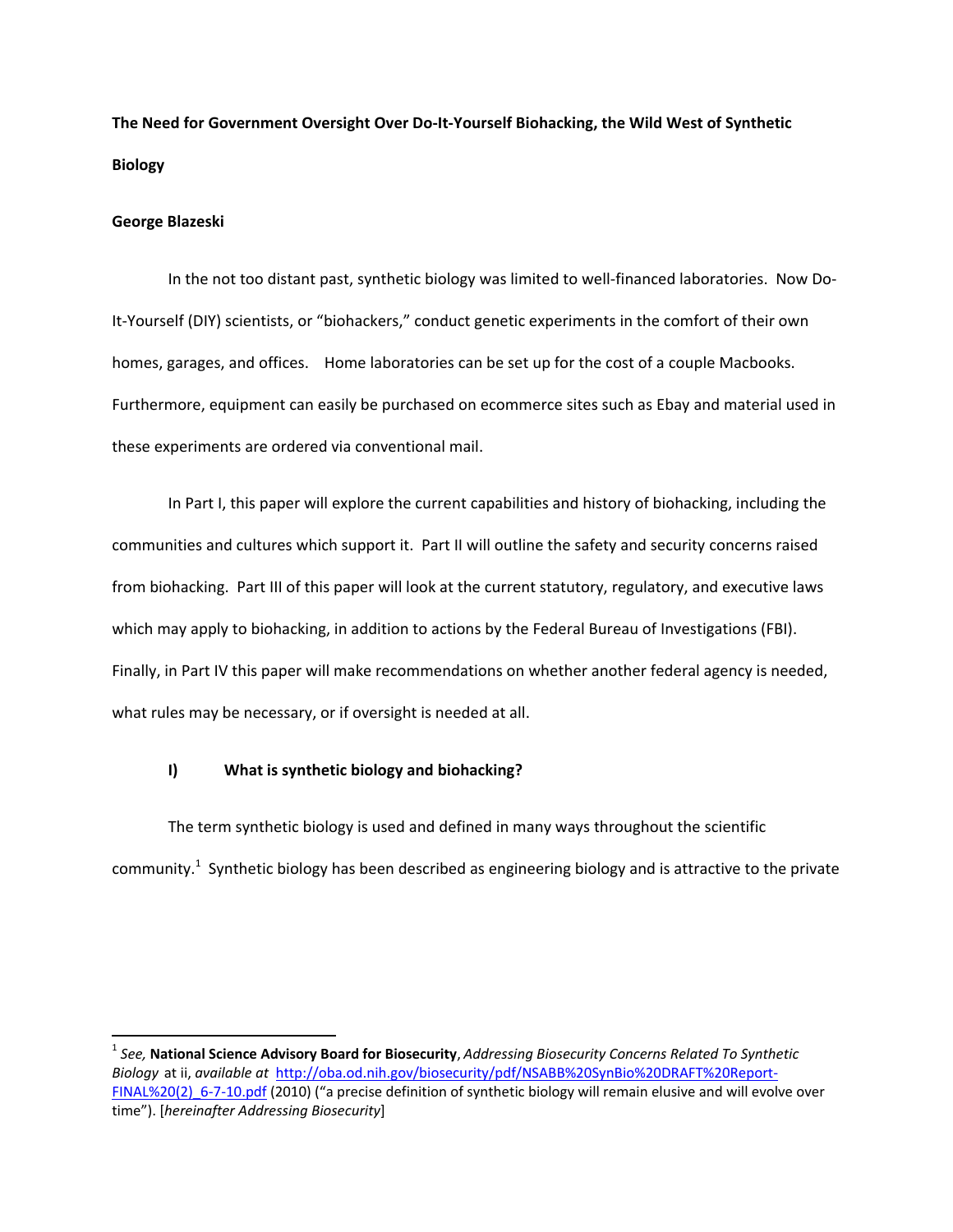sector, students, and amateur scientists.<sup>2</sup> This field of study appeals to biologists, chemists, and engineers who seek to understand nature, create new drugs, or invent new technologies.<sup>3</sup>

The goal of synthetic biology is to produce novel biological structures with predictable properties and functions. <sup>4</sup> Scientists attempt to design and construct new biological parts and devices, re-design existing, natural biological systems for specific purposes, and synthesize self-replicating entities from scratch.<sup>5</sup> Overall, synthetic biologists want to understand the fundamental nature of living organisms or biological materials and develop technology based on the same principles as those found in living systems.<sup>6</sup>

Synthetic biology is sometimes classified as dual-use research. Dual-use refers to research with the potential to generate both scientific knowledge or to be used for nefarious purposes.<sup>7</sup>

One subsection of synthetic biology is biohacking. Biohacking is still a relatively new term in the English language and its definition can vary depending on the source. At the time of this writing, the common definition listed on Wikipedia is "the practice of engaging biology with the hacker ethic."<sup>8</sup> Some biohackers refer to themselves as Do-It-Yourself(DIY) scientists.<sup>9</sup> DIY is an appropriate label since most research in synthetic biology is done in laboratories and biohackers operate in their own private

 2 *Id*.

<sup>3</sup> *See,* Drew Endy, *Foundations of Engineering Biology*, 438 NATURE 449, 449 (2005) (discussing what synthetic biology is and we people research it).

<sup>4</sup> *See, Addressing Biosecurity*, *supra* note 1 ("the goal of both is…").

<sup>5</sup> *Id*. at 1-2 (bulleted items under "What is synthetic biology").

<sup>6</sup> *Id*. at 3 ("With both approaches, the synthetic biologist seeks…").

<sup>7</sup> *See,* E. Megan Davidson, Richard Frothingham & Robert Cook-Deegan, *Practical Experiences in Dual-Use Review*, 316 SCIENCE 1432, 1432 (2007) (discussion in introductory paragraph).

<sup>&</sup>lt;sup>8</sup> See, Biohacking, wIKIPEDIA.ORG, <u>http://en.wikipedia.org/wiki/Biohacking</u> (last visited May 9, 2013) (introductory section).

<sup>9</sup> *See,* Brian J. Gorman, *Patent Office As Biosecurity Gatekeeper: Fostering Responsible Science and Building Public Trust in Diy Science*, 10 J. Marshall Rev. Intell. Prop. L. 423, 425 (2011).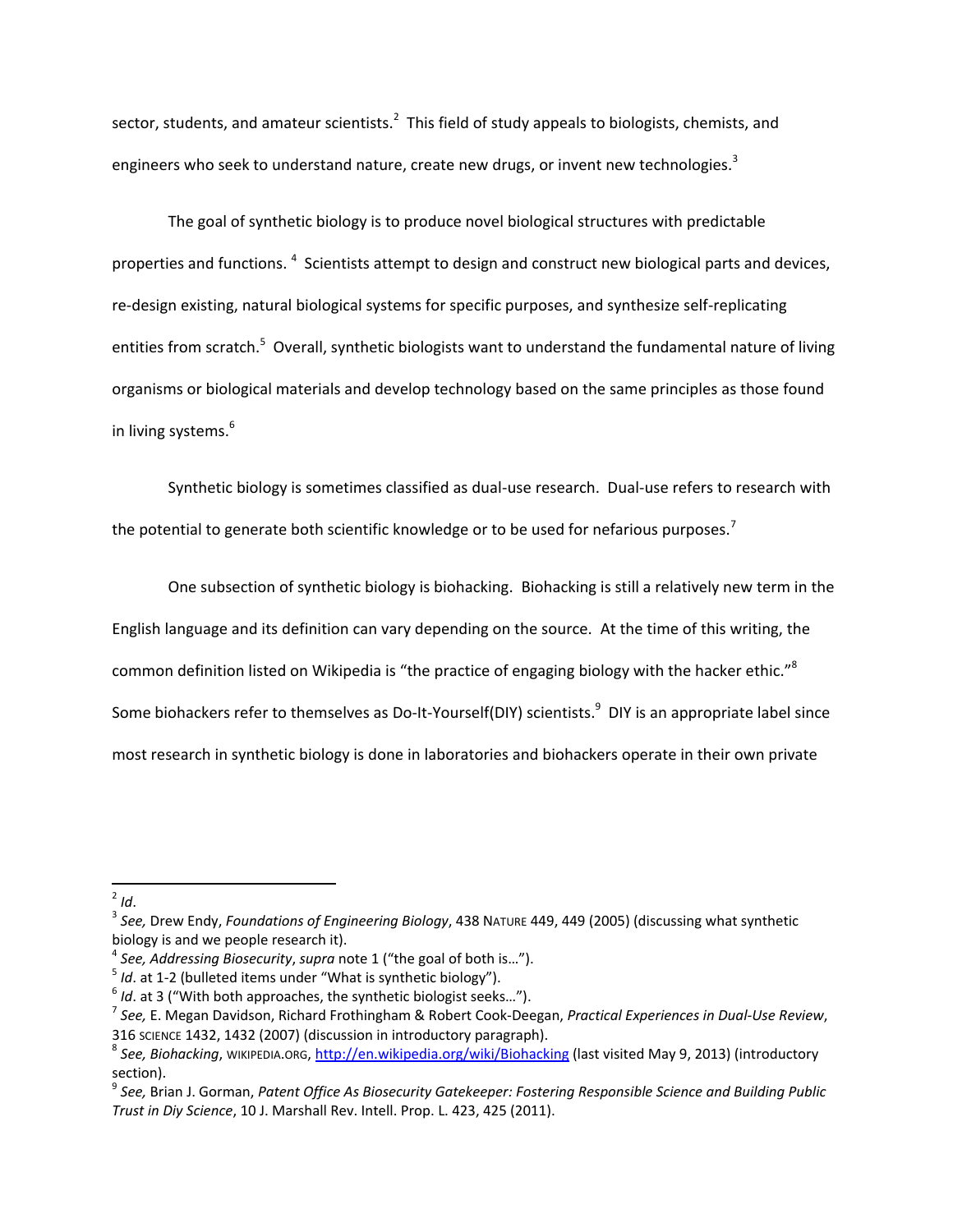spaces.<sup>10</sup> The term biohacker is an analogy to the computer programming enthusiasts from the prior generation.<sup>11</sup> As one biohacker puts it, "we try to tinker with DNA, the code of life."<sup>12</sup>

There is no exact starting point for the beginning of the biohacking movement but the first iGEM competition was a significant step towards establishing the DIY community.<sup>13</sup> iGEM, the International Genetically Engineered Machine Competition, began in January 2003 at MIT.<sup>14</sup> It started as a one month course and grew into a summer competition with 5 teams in 2004.<sup>15</sup> By 2011, 165 teams joined the competition and in 2012 a High School Division and an Entrepreneurship Division were added.<sup>16</sup> Teams work on projects which "range from a rainbow of pigmented bacteria, to banana and wintergreen smelling bacteria, an arsenic biosensor, Bactoblood, and buoyant bacteria."<sup>17</sup>

While DIY biohackers typically experiment privately, they do have community resources to draw from. There are online communities which are prominent within the field. One of the first organizations to join the biohacking movement is BioBricks. In their own words, Biobricks is a "public-benefit organization founded in 2006 by scientists and engineers who recognized that synthetic biology had the potential to produce big impacts on people and the planet and who wanted to ensure that this emerging

l

 $17$  Id.

<sup>10</sup> *See,* Hanno Charisius, Richard Friebe & Sascha Karberg, *Becoming Biohackers: Learning the Game*, BBC.COM/FUTURE (January 22, 2013) [,http://www.bbc.com/future/story/20130122-how-we-became-biohackers](http://www.bbc.com/future/story/20130122-how-we-became-biohackers-part-1)[part-1](http://www.bbc.com/future/story/20130122-how-we-became-biohackers-part-1) (last visited May 9, 2013) (discussing the growing number of DIY biologists. [*hereinafter Learning Part 1*] <sup>11</sup> *Id*.

 $12$  *[Id.](http://www.bbc.com/future/story/20130122-how-we-became-biohackers-part-1)* 

<sup>13</sup> *See,* Hanno Charisius, Richard Friebe & Sascha Karberg, *Becoming Biohackers: Learning the Game*, BBC.COM/FUTURE (January 22, 2013), [http://www.bbc.com/future/story/20130122-how-we-became-biohackers](http://www.bbc.com/future/story/20130122-how-we-became-biohackers-part-1/4)[part-1/4](http://www.bbc.com/future/story/20130122-how-we-became-biohackers-part-1/4) (last visited at May 9, 2013) ("the seeds of the DIYbio movement…"). [*hereinafter Learning Part 4*] <sup>14</sup> *See*, **the iGem Foundation**, *iGem Competition History*, IGEM.ORG[, http://igem.org/About](http://igem.org/About) (last visited at May 9, 2013).

 $15$  Id.

 $^{16}$ ld.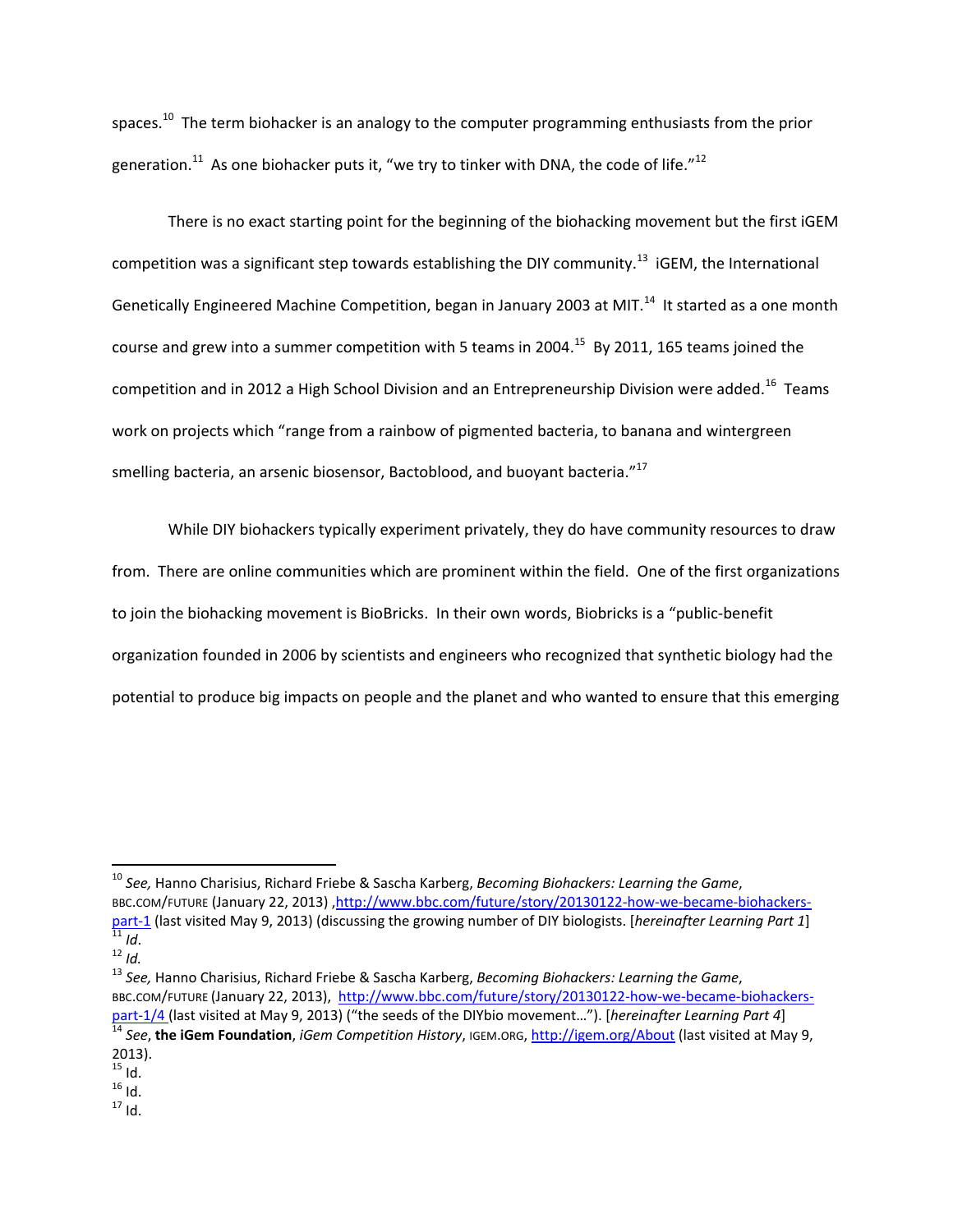field would serve the public interest."<sup>18</sup> Biobricks has three main programs to aid the bohacking movement: their Technical Program, SBx.0 Conference Series, and Education Program.<sup>19</sup>

Biobricks's Technical Program features three projects which all strive to make scientific knowledge freely available.<sup>20</sup> One project is the development of high-throughput biological design/build facilities (BIOFABs) to produce standard biological parts for the public benefit.<sup>21</sup> The Stanford BIOFAB will produce BioBrick parts based off of yeast.<sup>22</sup> Also in development is the Global BIOFAB Network which will connect all BIOFABs to create community-driven technical standards and standardize biological parts.<sup>23</sup> The last technical project is the SynBio Road Mapping Project.<sup>24</sup> This project will lead to the creation of a "Global Roadmap for Synthetic Biology" to document evaluation of progress in key areas, set technical goals for the field over the next 15 years, identify resources that might be best used to ensure that the best technologies would be developed, distributed, and utilized to meet those goals, make recommendations for operational metrics and standards to support efficiency and sharing in the field, and identify ways in the which the field can incorporate safety, ethical, legal, and social impacts into its research and community vision.<sup>25</sup>

The 2<sup>nd</sup> program is the SBx.0 Conference Series, a conference of the preeminent figures in synthetic biology.<sup>26</sup> The first meeting was in 2004 and the most recent, 2011 at Stanford University,

l

<sup>18</sup> *See,* **The Biobricks Foundation**, *About*, BIOBRICKS.ORG[, http://biobricks.org/about-foundation/](http://biobricks.org/about-foundation/) (last visited at May 9, 2013).

<sup>19</sup> *See,* **The Biobricks Foundation,** *Programs*, BIOBRICKS.ORG,<http://biobricks.org/programs/> (last visited at May 9, 2013).

<sup>20</sup> *See,* **The Biobricks Foundation,** *Technical Program*, BIOBRICKS.ORG[, http://biobricks.org/programs/technical](http://biobricks.org/programs/technical-program/)[program/](http://biobricks.org/programs/technical-program/) (last visited at May 9, 2013) (introductory discussion).

<sup>21</sup> *Id.*

<sup>22</sup> *Id.,* discussing Stanford BIOFAB*.*

<sup>23</sup> *Id.,* discussing Global BIOFAB network*.*

<sup>24</sup> *Id.,* SynBio Road Mapping Project*.*

<sup>25</sup> *Id.*

<sup>26</sup> *See,* **The Biobricks Foundation,** *SBx.0 Conference Series*, BIOBRICKS.ORG[, http://biobricks.org/programs/sbx-0](http://biobricks.org/programs/sbx-0-conference-series/) [conference-series/](http://biobricks.org/programs/sbx-0-conference-series/) (last visited at May 9, 2013) (The Synthetic Biology Conference Series is…).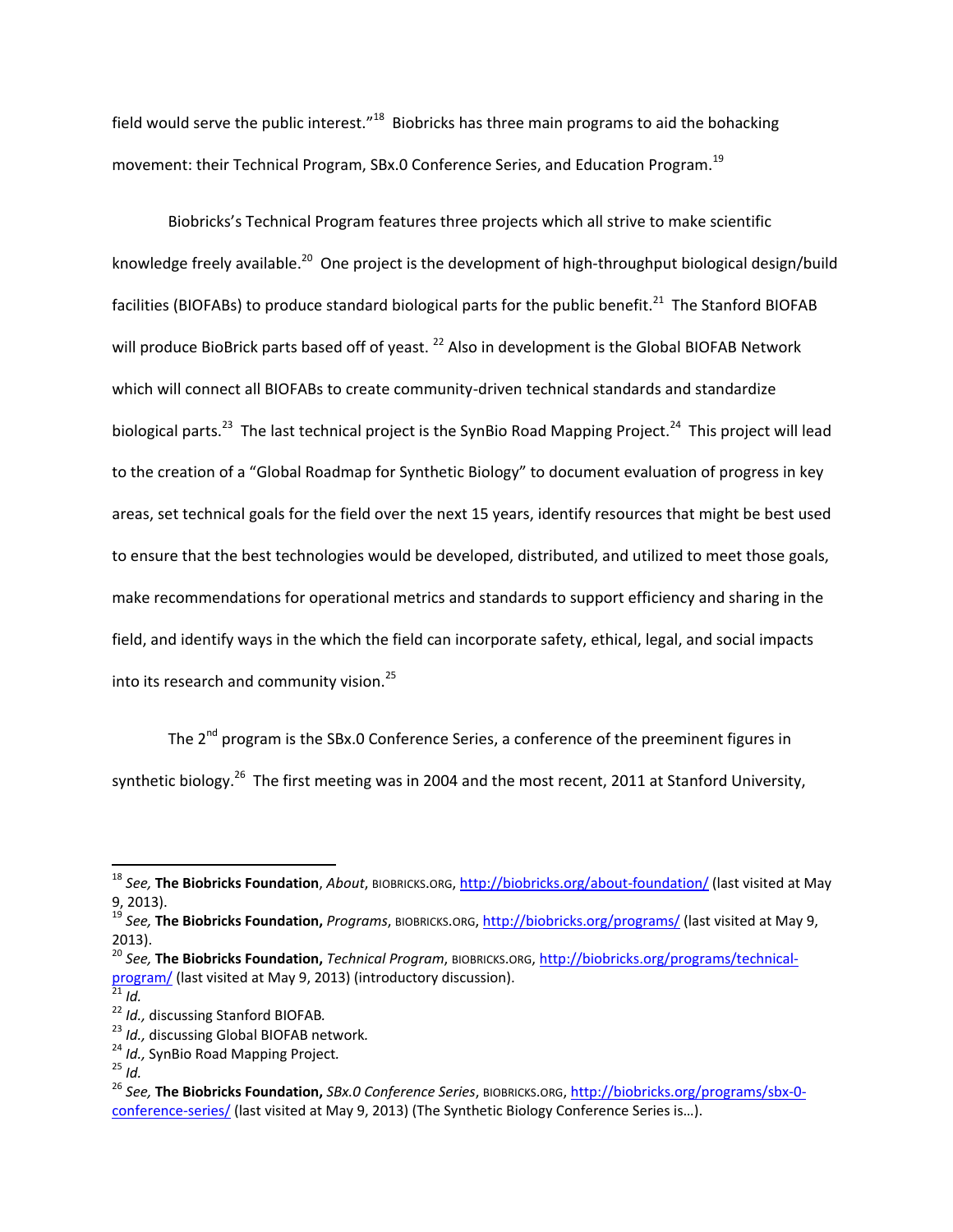drew over 700 attendees.<sup>27</sup> This series facilitates discussions on how to make biology easier to engineer in order to benefit people across the world. $^{28}$ 

Through BioBricks' Education Program the organization wants to reach three communities: professionals, students, and the general public.<sup>29</sup> At the 2011 SB conference, BioBricks debuted the BioBrick Public Agreement (BPA), a free-to-use legal tool to allow entities to make their standardized parts free for others to use.<sup>30</sup> BioBricks also created the Technical Request for Comment Process to develop standards for synthetic biology research.<sup>31</sup> Finally, BioBricks manages OpenWetWare, "an online platform for storing, managing, and sharing research data and know-how."<sup>32</sup> This wiki provides information on materials, protocols, and other resources utilized by synthetic biologists, all for free.<sup>33</sup>

Communities have developed regionally as well. One example is BioCurious, a community centered on the Bay area in California.<sup>34</sup> BioCurious describes themselves as "a complete working laboratory and technical library for entrepreneurs to cheaply access equipment, materials, and coworking space a training center for biotechniques, with an emphasis on safety a meeting place for citizen scientists, hobbyists, activists, and students."<sup>35</sup> BioCurious does charge a membership fee which features free introductory classes, safety training, and 15% off reagents.<sup>36</sup>

l

<sup>27</sup> *Id.*

<sup>28</sup> *Id.,* (SB 5.0 was the first time in over two years…).

<sup>29</sup> *See,* **The Biobricks Foundation,** *Education Program*, BIOBRICKS.ORG, [http://biobricks.org/programs/education](http://biobricks.org/programs/education-program/)[program/](http://biobricks.org/programs/education-program/) (last visited at May 9, 2013) (There are three main audiences the BBF Education Program serves…). <sup>30</sup> *Id.,* discussing BioBrick™ Public Agreement (BPA).

<sup>31</sup> *Id.,* discussing Technical Request for Comment (RFC) Process.

<sup>&</sup>lt;sup>32</sup> *Id.*, discussing OpenWetWare (OWW).

<sup>33</sup> *See*, **The Biobricks Foundation,** OPENWETWARE.ORG, [http://openwetware.org/wiki/Main\\_Page](http://openwetware.org/wiki/Main_Page) (last visited at May 9, 2013) (OpenWetWare is an effort to promote…).

<sup>34</sup> *See generally,* **Biocurious**, BIOCURIOUS.ORG[, http://biocurious.org/](http://biocurious.org/) (last visited at May 9, 2013).

<sup>35</sup> *See,* **Biocurious,** *About*, BIOCURIOUS.ORG,<http://biocurious.org/about/> (last visited at May 9, 2013) (discussing BioCurious is…).

<sup>36</sup> *See,* BIOCURIOUS.ORG, *supra* note 34 (discussing Member discounts and added benefits).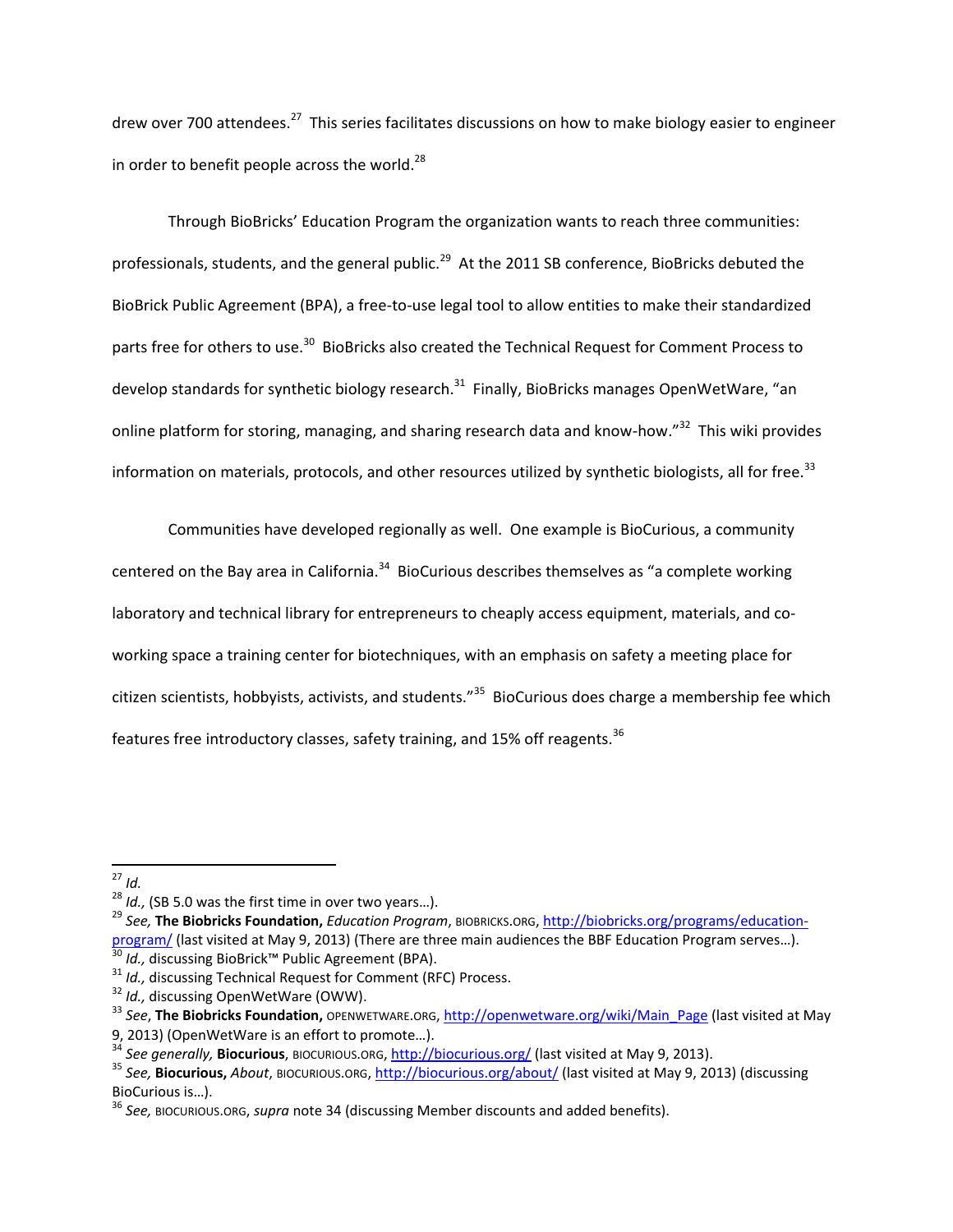New York City features a community biolab called Genspace.<sup>37</sup> Genspace describes itself as "a nonprofit organization dedicated to promoting citizen science and access to biotechnology."<sup>38</sup> The lab opened in December of 2010 as the first-ever community biotechnology laboratory.<sup>39</sup> Currently Genspace is mentoring student teams at the high school and college level and occasionally offers internships to work on the lab's projects.<sup>40</sup>

Boston features its own Boston Open Source Science Lab (BOSSLab).<sup>41</sup> BOSSLab hosts classes and talks and currently is working on a project to synthesize indigo in bacteria.<sup>42</sup> Baltimore is home to the Baltimore Under Ground Science Space (BUGSS).<sup>43</sup> BUGSS is "a Maryland non-profit corporation started in the summer of 2012 to provide a place for people interested in biotechnology to learn, practice and hang-out with others fascinated by the world-changing potential of synthetic biology and biotechnology."<sup>44</sup> They host Build-a-BUG workshops and allow members to start their own projects.<sup>45</sup>

The aspiring biohacker has many equipment needs, but everything is now widely available. Ebay

is an extraordinary resource; the Healthcare, Lab & Life Science section is full of useful equipment.<sup>46</sup>

Items which used to be exclusive to labs such as centrifuges and PCR machines (also known as

 $\overline{a}$ 

<sup>37</sup> *See generally*, **Genspace**, GENSPACE.ORG,<http://genspace.org/> (last visited at May 9, 2013).

<sup>38</sup> *See*, **Genspace,** *About*, GENSPACE.ORG,<http://genspace.org/page/About> (last visited at May 9, 2013) (discussing Our Mission).

 $39$  *Id.* 

<sup>40</sup> *See*, **Genspace,** *Student Programs*, GENSPACE.ORG,<http://genspace.org/project/Student%20Programs> (last visited at May 9, 2013).

<sup>41</sup> *See generally*, **Boston's Open Source Science Laboratory**, BOSSLAB.ORG[, http://bosslab.org/](http://bosslab.org/) (last visited at May 9, 2013).

<sup>42</sup> *See,* **Boston's Open Source Science Laboratory,** *Bluegene,* BOSSLAB.ORG,<http://bosslab.org/BlueGene> (last visited at May 9, 2013) ("BlueGene is a project to synthesize indigo with bacteria").

<sup>43</sup> *See generally*, **Baltimore Under Ground Science Space**, BUGSSONLINE.ORG[, http://www.bugssonline.org/](http://www.bugssonline.org/) (last visited at May 9, 2013).

<sup>44</sup> *See,* **Baltimore Under Ground Science Space,** *About,* BUGSSONLINE.ORG,<http://www.bugssonline.org/about.html> (last visited at May 9, 2013).

<sup>45</sup> *See*, **Baltimore Under Ground Science Space,** BUGSSONLINE.ORG,<http://www.bugssonline.org/projects.html> (last visited at May 9, 2013) (discussing Projects).

<sup>46</sup> *See,* Hanno Charisius, Richard Friebe & Sascha Karberg, *Becoming biohackers: the experiments begin*, BBC.COM/FUTURE, (January 23, 2013) [http://www.bbc.com/future/story/20130123-hacking-genes-in-humble](http://www.bbc.com/future/story/20130123-hacking-genes-in-humble-settings)[settings](http://www.bbc.com/future/story/20130123-hacking-genes-in-humble-settings) (last visited at May 9, 2013) (discussion in opening paragraph). [*hereinafter Experiments Begin Part 1*]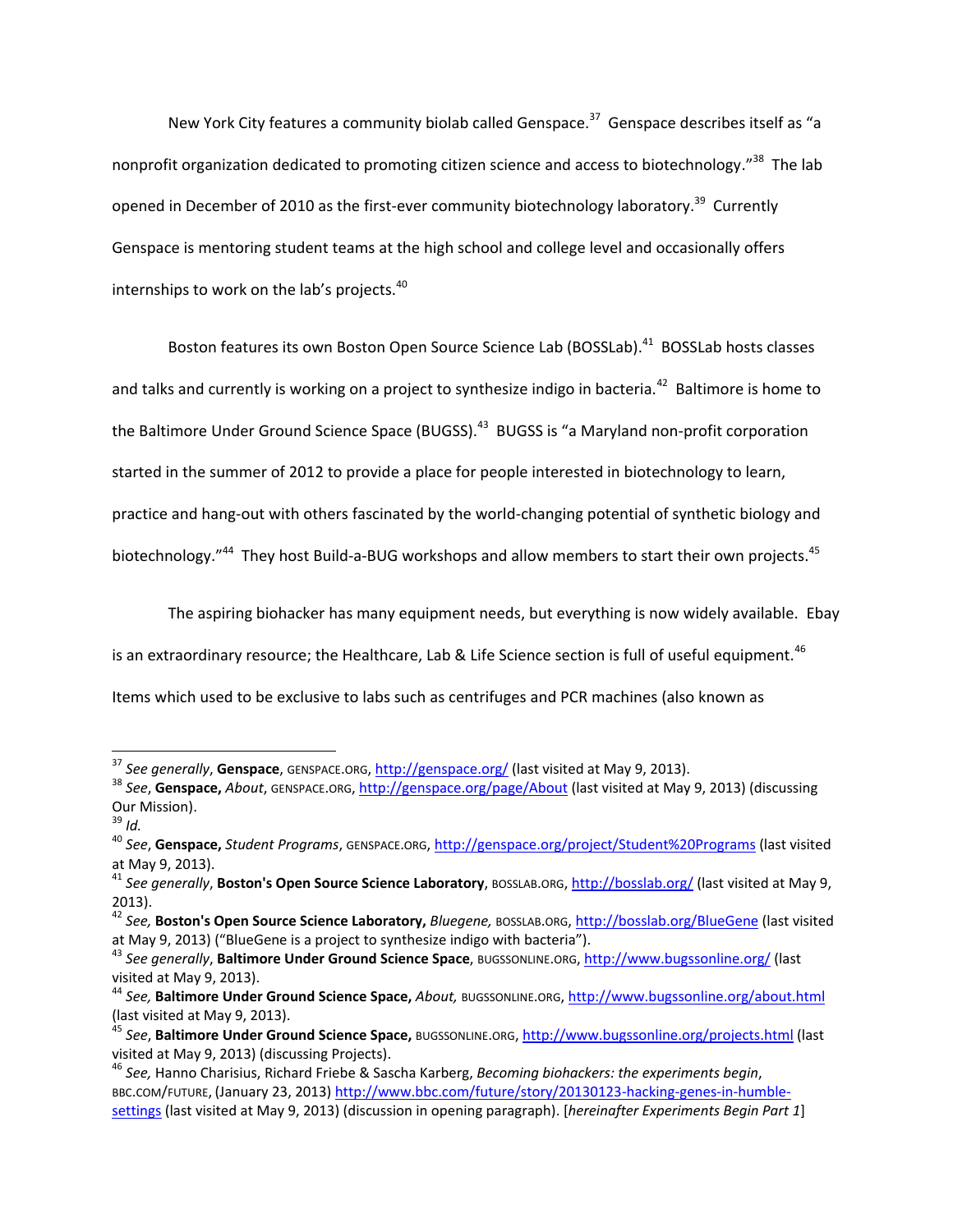thermocyclers) are available for purchase in this section.<sup>47</sup> More simple items such as pipettes, glassware, lightboxes, and Bunsen burners are for sale as well.<sup>48</sup> Ebay is not the sole destination for biohacking equipment online, Amazon and other retailers sell these items as well.<sup>49</sup>

Costs for biohacking equipment have become more affordable as well.<sup>50</sup> An illustrative example is the PCR machine.<sup>51</sup> Twenty years ago one machine would cost a substantial portion of a laboratory budget; in 2012 BBC writers were able to purchase one for a little over \$400.<sup>52</sup> The same writers, who were starting with no lab experience, were about to put together a complete lab for a under \$5000, including chemicals and biological materials. $53$ 

Chemicals and biological materials are easier to obtain than one might imagine. BBC's writers attempted to order ricin from a biotech company in order to test the security and safety aspects of biohacking.<sup>54</sup> A few days later a courier delivered two tubes full of DNA for making *Ricinus communis* for the cost of \$31.<sup>55</sup> They had only ordered the beginning and end portions of the necessary genetic code but in theory in would be enough to produce ricin.<sup>56</sup> In fact, they were able to express the gene and decided to stop before actually producing the dangerous substance.<sup>57</sup>

 $\overline{a}$ 

<sup>47</sup> *See generally, Healthcare, Lab, and Lab Science*, EBAY.COM[, http://www.ebay.com/sch/Healthcare-Lab-Life-](http://www.ebay.com/sch/Healthcare-Lab-Life-Science-/11815/i.html)[Science-/11815/i.html](http://www.ebay.com/sch/Healthcare-Lab-Life-Science-/11815/i.html) (last visited at May 9, 2013).

<sup>48</sup> *See*, *Humble Settings Part 1*, *supra* Note 46 (second paragraph).

<sup>49</sup> *See generally*, AMAZON.COM[, http://www.amazon.com/s/ref=nb\\_sb\\_noss\\_2?url=search-alias%3Daps&field](http://www.amazon.com/s/ref=nb_sb_noss_2?url=search-alias%3Daps&field-keywords=centrifuge)[keywords=centrifuge](http://www.amazon.com/s/ref=nb_sb_noss_2?url=search-alias%3Daps&field-keywords=centrifuge) (last visited at May 9, 2013).

<sup>50</sup> *See generally*, *Humble Settings Part 1*, *supra* Note 46

<sup>51</sup> *Id.*

<sup>52</sup> *Id.*

<sup>53</sup> *Id.*

<sup>54</sup> *See,* Hanno Charisius, Richard Friebe & Sascha Karberg, *Becoming biohackers: the experiments begin*, BBC.COM/FUTURE, (January 23, 2013) [http://www.bbc.com/future/story/20130123-hacking-genes-in-humble](http://www.bbc.com/future/story/20130123-hacking-genes-in-humble-settings/3)[settings/3](http://www.bbc.com/future/story/20130123-hacking-genes-in-humble-settings/3) (last visited at May 9, 2013) (discussing Security Risk). [*hereinafter Experiments Begin Part 3*]  $\overline{\frac{55}{10}}$ .

<sup>56</sup> *See generally,* Hanno Charisius, Richard Friebe & Sascha Karberg, *Becoming biohackers: the experiments begin*, BBC.COM/FUTURE, (January 23, 2013) [http://www.bbc.com/future/story/20130123-hacking-genes-in-humble](http://www.bbc.com/future/story/20130123-hacking-genes-in-humble-settings/4)[settings/4](http://www.bbc.com/future/story/20130123-hacking-genes-in-humble-settings/4) (last visited at May 9, 2013). [*hereinafter Experiments Begin Part 4*] <sup>57</sup> *Id.*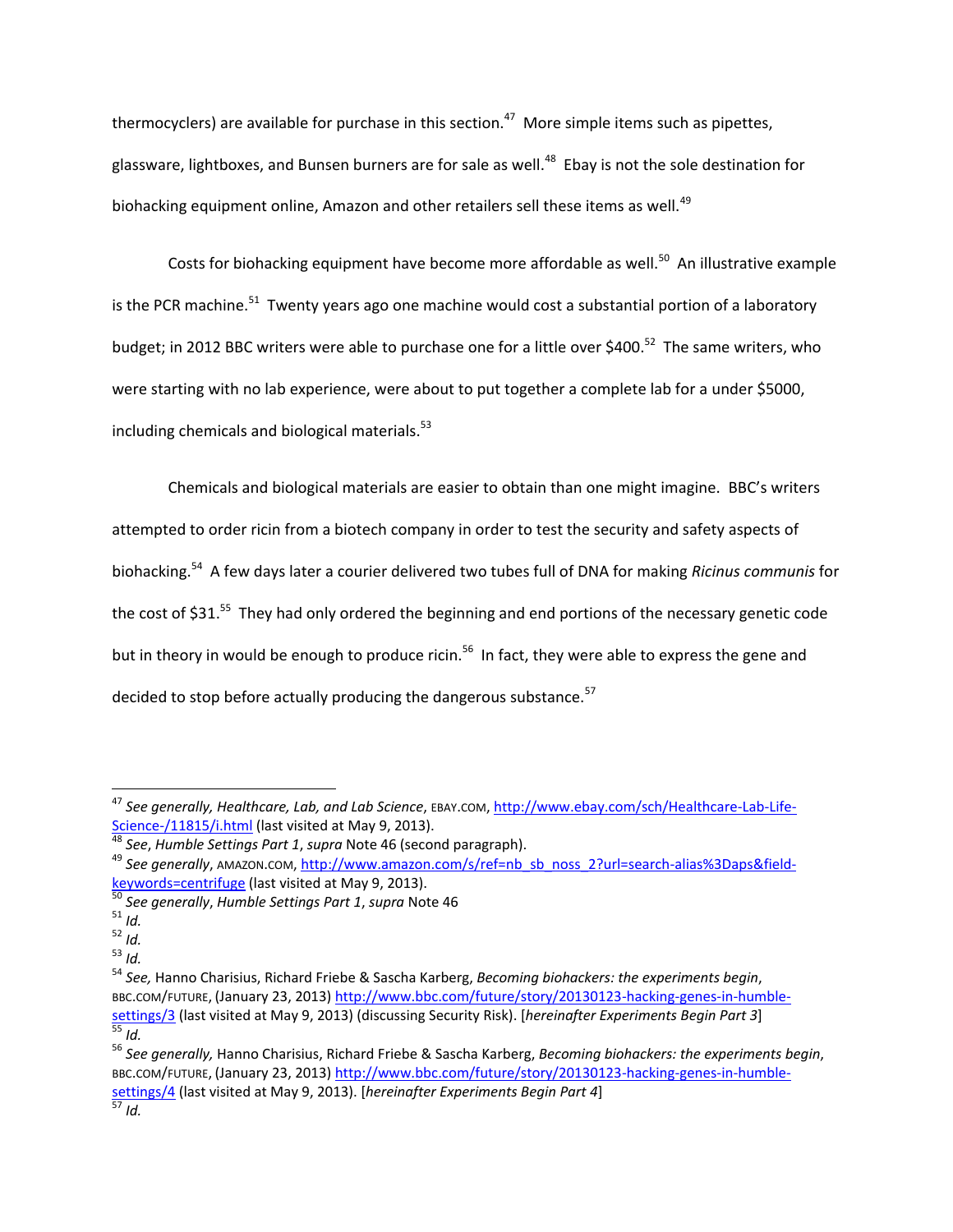In some instances an individual does not need to purchase any equipment at all. BioCurious provides all the materials an aspiring biohacker would need at \$100 a month.<sup>58</sup> BUGSS offers many different payment options and its monthly plan is \$85 a month.<sup>59</sup> Genspace hosts many events for biohackers; its Biohacker Boot Camp spans four evenings and costs \$300 for adults and \$150 for children.<sup>60</sup>

#### **II) Safety and Security Concerns**

Terrorist attacks have been a fear of the public for quite some time. Possibly the most devastating attacks occur from bioterrorism. A bioterrorism attack is the deliberate release of viruses, bacteria, or other germs (agents) used to cause illness or death in people, animals, or plants.<sup>61</sup> Some substances, such as ricin or anthrax, cannot spread from person to person.<sup>62</sup> These agents have been sent in letters to public officials as recently as  $2013.<sup>63</sup>$ 

Other bioterrorism agents, such as the smallpox virus, can be spread from person-to-person.<sup>64</sup>

To make matters worse, bioterrorism agents could be changed to increase their ability to cause disease,

make them resistant to current medicines, or to increase their ability to be spread into the

environment.<sup>65</sup> Movies and books, such as Stephen King's *The Stand*, highlight these fears.<sup>66</sup> In The

<sup>59</sup> *See,* **Baltimore Under Ground Science Space,** *Membership fees*, BUGSSONLINE.ORG, <http://www.bugssonline.org/payment.html> (last visited at May 9, 2013). <sup>60</sup> *See, Genspace, Biohacker Boot Camp*, GENSPACE.ORG,

<http://genspace.org/event/20130506/1800/Biohacker%20Boot%20Camp> (last visited at May 9, 2013).

<sup>58</sup> *See*, BIOCURIOUS.ORG, *supra* note 34.

<sup>61</sup> *See,* **Centers for Disease Control and Prevention,** *Bioterrorism Overview*, BT.CDC.GOV,

<http://www.bt.cdc.gov/bioterrorism/overview.asp> (last visited at May 9, 2013) (discussing What is Bioterroism). <sup>62</sup> *Id.*

<sup>63</sup> *See generally,* Ed Payne. Matt Smith & Carol Cratty, *FBI confirms letters to Obama, others contained ricin*, CNN.COM,<http://www.cnn.com/2013/04/18/politics/tainted-letter-intercepted/index.html?iref=allsearch> (last

visited at May 9, 2013). [*Hereinafter Letters to Obama*]

<sup>64</sup> *See*, *Bioterrorism Overview*, *supra* note 61

<sup>65</sup> *Id.*

<sup>66</sup> *See generally*, Stephen King, *The Stand*, (1978).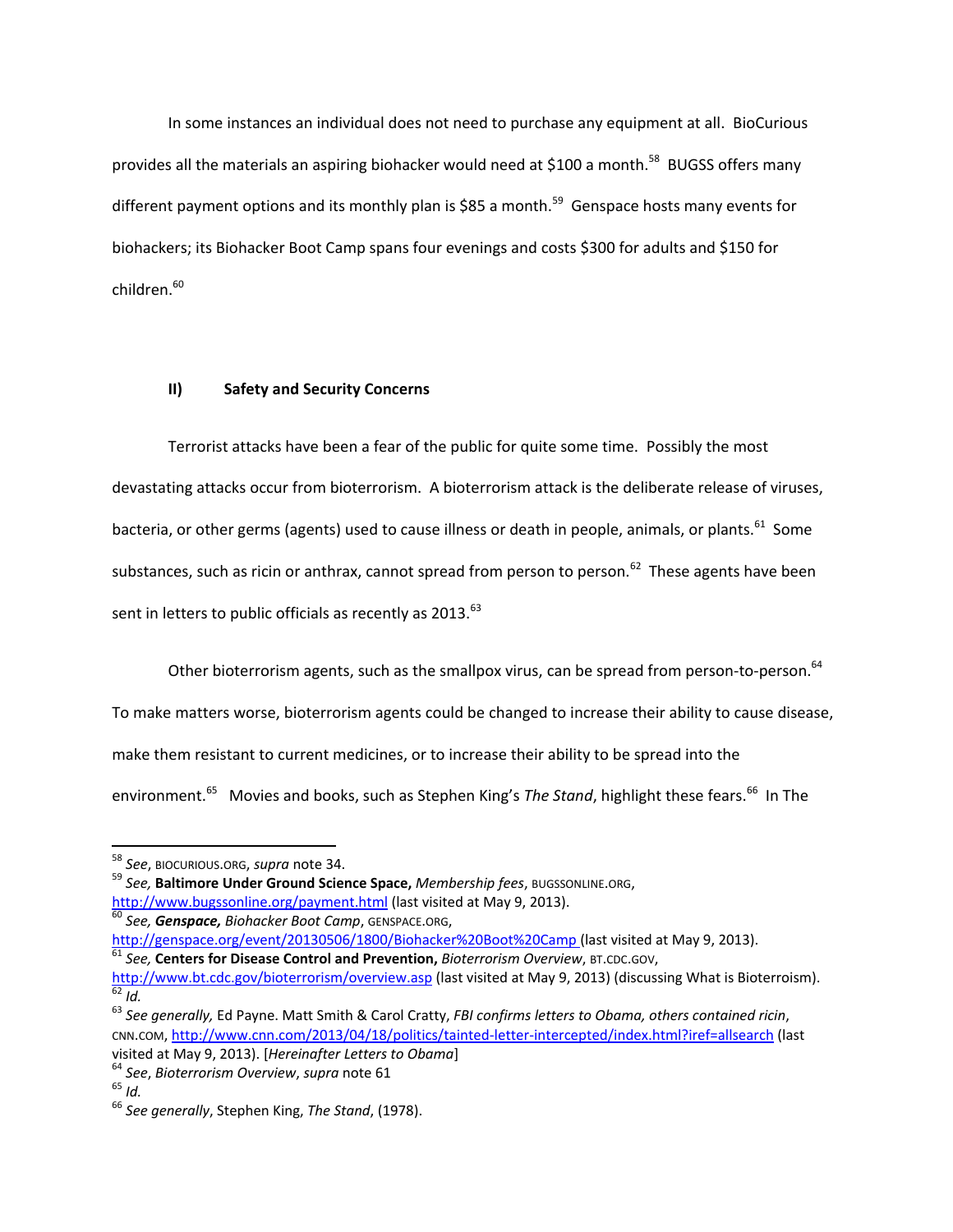Stand, an extremely deadly, contagious virus escaped a government facility, wiping out the world's population.<sup>67</sup>

The FBI has acted on fears of bioterrorism before. In May 2004, Steve Kurtz, an arts professor at the State University of New York, was arrested by the FBI and interrogated as a bioterrorism suspect.<sup>68</sup> Kurtz's wife had died the previous day and when paramedics arrived they were alarmed by the Petri dishes full of bacterial cultures found throughout his house.<sup>69</sup> The FBI's anti-bioterrorism unit was notified and they were concerned Kurtz had killed his wife with a toxin he created.<sup>70</sup> In took 4 years for Kurtz to prove he was growing harmless bacteria for use in a video project.<sup>71</sup>

Bioterrorism concerns are not unfounded. Determined actors can produce dangerous substances if they so desire. Production of ricin, a toxic material found on the Center for Disease Control's Select Agents and Toxins list, is within the grasp of a determined group of biohackers.<sup>72</sup> As it stands now though, it is far easier to harvest ricin naturally from castor beans and manufacture a bioweapon from that material. $^{73}$ 

Another major safety concern is the release of scientific information which may aid terrorist acts.<sup>74</sup> One of the more recent controversies surrounded the release of information on a man-made flu

 $\overline{\phantom{a}}$ 

<sup>68</sup> *See,* Hanno Charisius, Richard Friebe & Sascha Karberg, *Becoming Biohackers: Learning the Game*, BBC.COM/FUTURE, (January 23, 2013[\) http://www.bbc.com/future/story/20130122-how-we-became-biohackers](http://www.bbc.com/future/story/20130122-how-we-became-biohackers-part-1/3)[part-1/3](http://www.bbc.com/future/story/20130122-how-we-became-biohackers-part-1/3) (last visited at May 9, 2013) (discussing Steve Kurtz). [*hereinafter Biohackers Part 3]*

<sup>67</sup> *Id.*

<sup>69</sup> *Id.*

<sup>70</sup> *Id.*

<sup>71</sup> *Id.*

<sup>72</sup> *Compare,* **Centers for Disease Control and Prevention,** *Select Agents and Toxins List,* SELECTAGENTS.GOV, <http://www.selectagents.gov/select%20agents%20and%20toxins%20list.html> (last visited at May 9, 2013), with *Letters to Obama, supra* note 63

<sup>73</sup> *See*, *Experiments Begin Part 4*, *supra* note 56

<sup>74</sup> *See*, Ed Payne. Matt Smith & Carol Cratty, *Becoming biohackers: The long arm of the law*, BBC.COM/FUTURE, (January 24, 2013)[, http://www.bbc.com/future/story/20130124-biohacking-fear-and-the-fbi/2](http://www.bbc.com/future/story/20130124-biohacking-fear-and-the-fbi/2) (last visited at May 9, 2013) ("Fouchier and Kawaoka argued…."). [*hereinafter Long Arm Part 2*]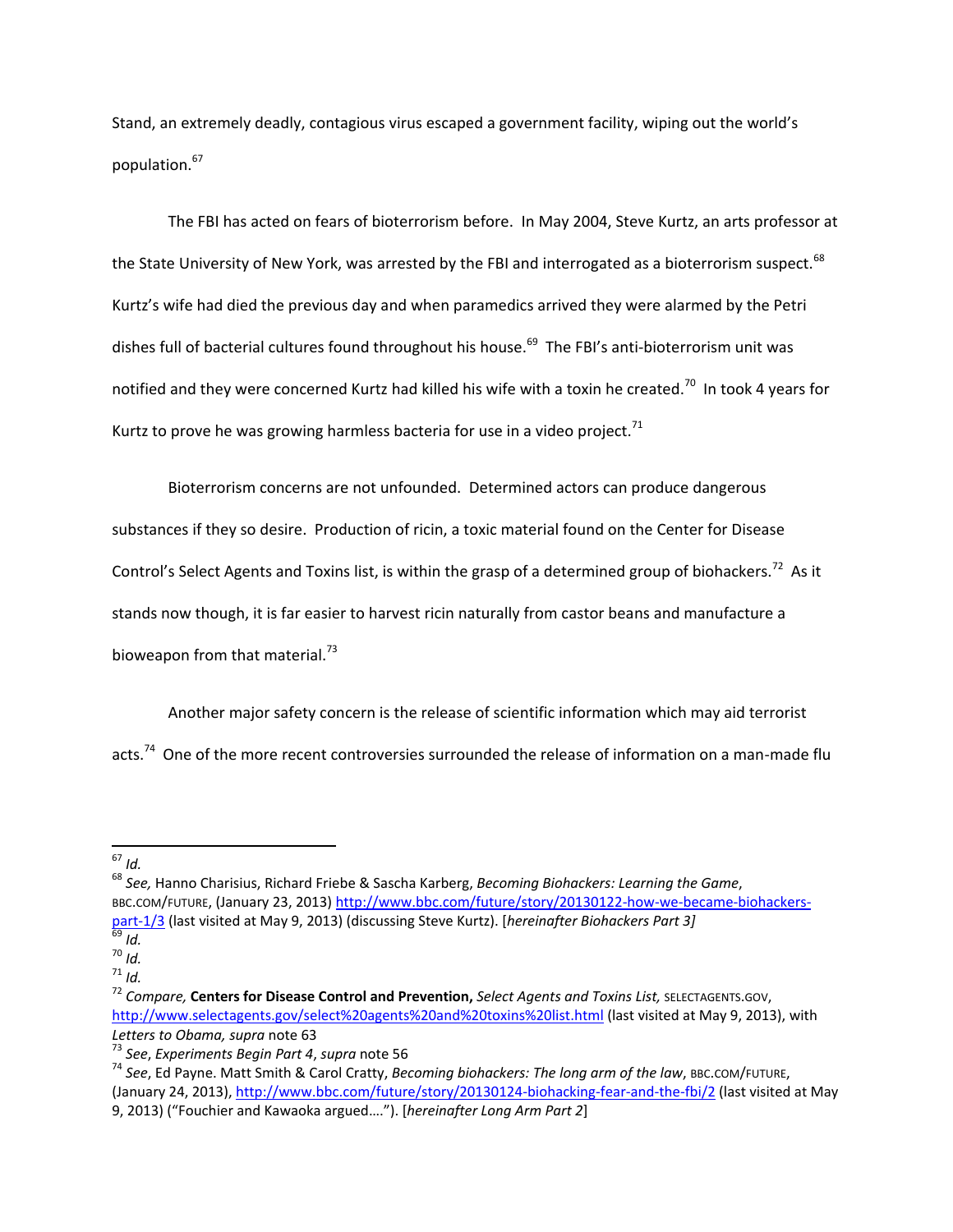virus.<sup>75</sup> Two separate teams of scientists had simultaneously mutated the H5N1 bird-flu virus so it could spread through mammals more easily.<sup>76</sup> Both groups delayed publishing their findings due to public safety concerns but ultimately they released the data months later.<sup>77</sup> Law enforcement is concerned DIY biohackers could use the data from such scientific publications to nefarious ends, especially since DIY biohackers are not bound by any institutional checks.

#### **III) Current Statutory, Regulatory, and Executive Landscape for Biohacking**

Currently the United States has not created legislation in direct response to the DIY biohacking phenomenon. Some bills combat general terrorism while others are in response to bioterrorism threats. Specific legislation for DIY biohacking may be unnecessary if the statutory, regulatory, and executive frameworks alleviate all safety concerns for DIY biohacking. The first pertinent piece of legislation in this area is the Patriot Act.

Heightened public concerns of terrorist attacks came to a head in 2001 with the passage of the Patriot Act. The stated purpose of the Act is "to deter and punish terrorist acts in the United States and around the world, to enhance law enforcement investigatory tools, and for other purposes."<sup>78</sup> Congress took further measures to improve the security of the United States after passing the Patriot Act and passed the Public Health Security and Bioterrorism Preparedness and Response Act of 2002.<sup>79</sup> However no statute yet addresses the specific issue of DIY biohacking.

#### **A) USA Patriot Act of 2001**

 $\overline{\phantom{a}}$ <sup>75</sup> *Id.*

<sup>76</sup> *Id.*

<sup>77</sup> *Id.*

<sup>78</sup> *See*, Uniting and Strengthening America by Providing Appropriate Tools Required to Intercept and Obstruct Terrorism (USA Patriot Act) Act of 2001, PL 107–56, 115 Stat 272 (2001).

<sup>79</sup> *See,* Public Health Security and Bioterrorism Preparedness and Response Act of 2002, PL 107–188, 116 Stat 594 (2002).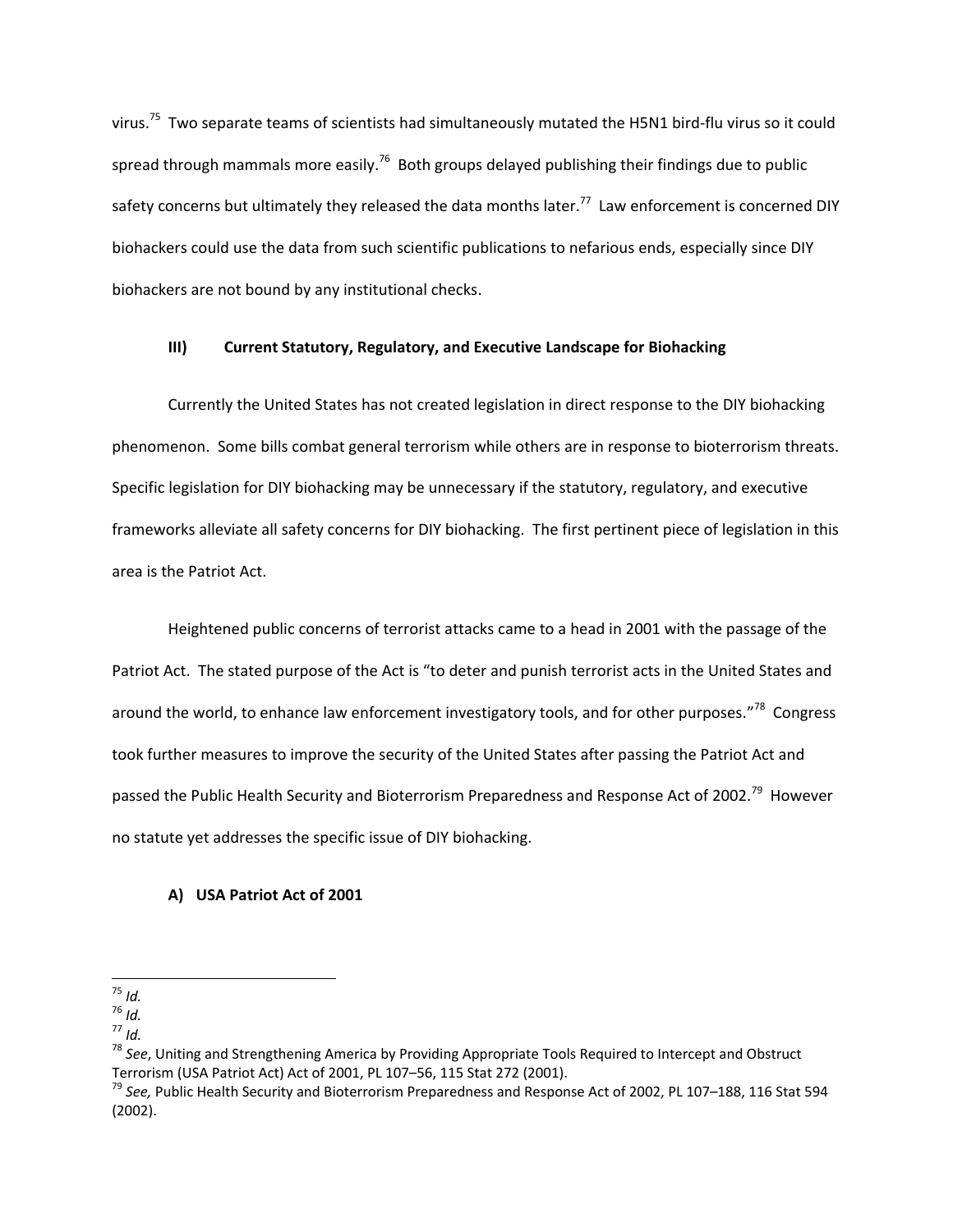The first mention of bioterrorism in the Patriot Act appears in Section 221 Trade Sanctions.<sup>80</sup> The Act amended the Trade Sanctions Reform and Export Enhancement Act of 2000 (TSRA) to allow for sanctions against countries which "facilitate the design, development, or production of chemical or biological weapons, missiles, or weapons of mass destruction."<sup>81</sup> The TSRA governs unilateral agricultural sanctions or unilateral medical sanctions imposed on other countries such as Cuba.<sup>82</sup> The change to the TSRA is designed to deter terror actors on a national scale and will not target US citizens with homemade laboratories.

The Patriot Act also amended Section 212(a)(3) of the Immigration and Nationality Act (8 U.S.C. 1182(a)(3)) to redefine inadmissible aliens to include those who provide material support to terrorism, such as biological weapons.<sup>83</sup> Section 212 of the Immigration and Nationality Act defines the classes of aliens ineligible for visas or admission to the United States.<sup>84</sup> Again, this is provision which does not directly impact DIY biohackers. This change is targeted towards people outside the United States who support terrorism; material support does not include scientific experiments conducted by citizens of the United States.

Section 801 of the Patriot Act also clarified that terrorist attacks include firing or placing biological weapons near a mass transportation vehicle, ferry, or the facilities which support them.<sup>85</sup> This clarification was reflected in 18 USCA 1993, however this statute has now been repealed.<sup>86</sup>

The other major change enacted in the Patriot Act in relation to bioterrorism was made to the Biological Weapons Statute.<sup>87</sup> These changes from the Patriot Act are the ones most relevant to the

 $\overline{a}$ 

<sup>80</sup> *See*, section 221 of the USA Patriot Act of 2001, *supra* note 78

 $81$  *Id.* 

<sup>82</sup> *See,* **United States Department of the Treasury,** *About TSRA*, TREASURY.GOV, [http://www.treasury.gov/resource](http://www.treasury.gov/resource-center/sanctions/Programs/Pages/tsra_info.aspx)[center/sanctions/Programs/Pages/tsra\\_info.aspx](http://www.treasury.gov/resource-center/sanctions/Programs/Pages/tsra_info.aspx) (last visited at May 9, 2013) (discussing background).

<sup>83</sup> *See*, section 411 of the USA Patriot Act of 2001, *supra* note 78

<sup>84</sup> *See*, 8 U.S.C.A. § 1182 (2010).

<sup>85</sup> *See*, section 801 of the USA Patriot Act of 2001, *supra* note 78

<sup>86</sup> *See,* 18 U.S.C.A. § 1993 (2006).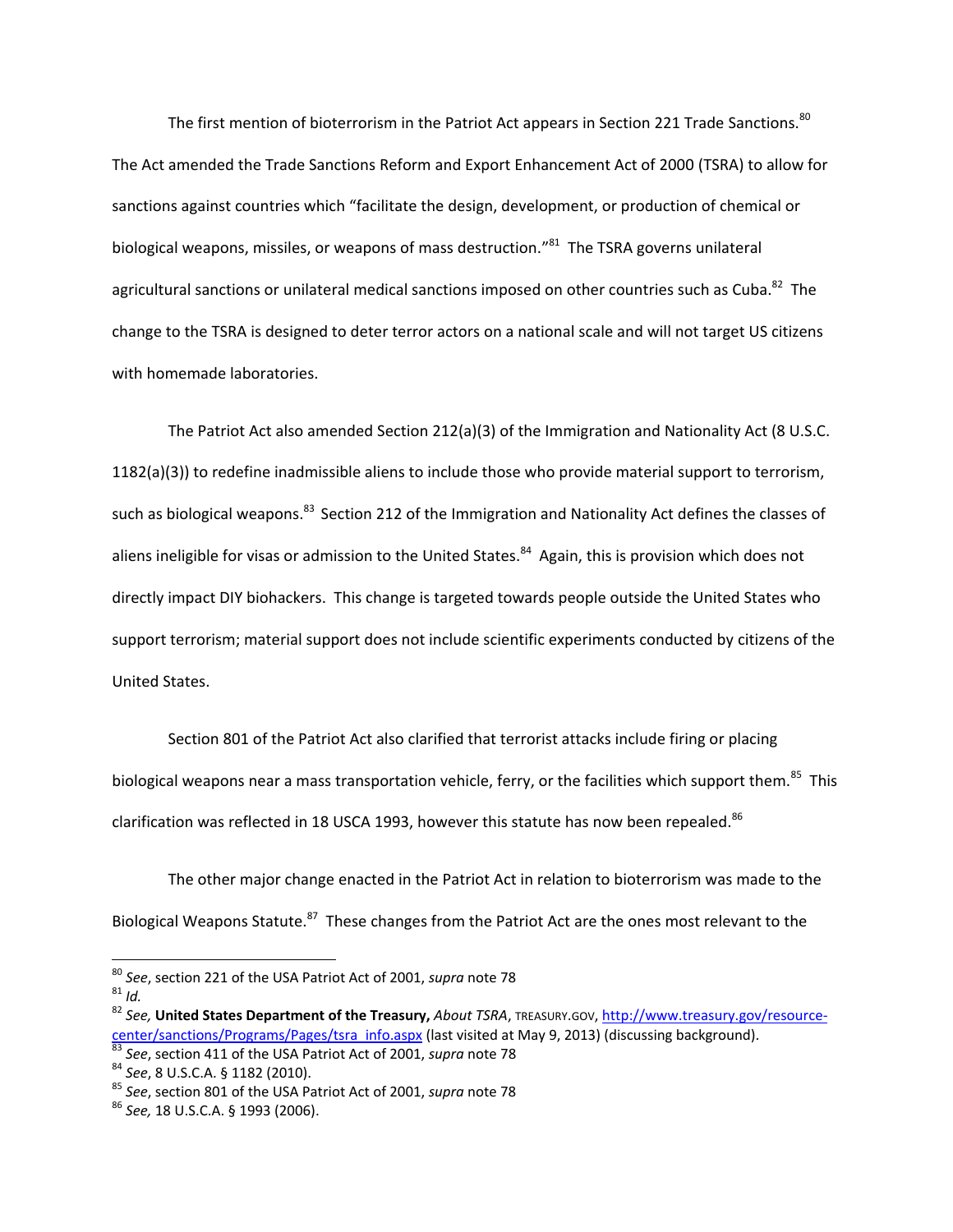biohacking discussion. The Act added an offense for knowingly possessing any biological agent, toxin, or delivery system without justification. $88$  People can only own these items in a quantity or type reasonably justified by a "prophylactic, protective, bona fide research, or other peaceful purpose."<sup>89</sup> Violation of this provision results in a fine, imprisonment for no more than 10 years, or both. $^{90}$  However the statute carves out an exception for biological agents or toxins which occur naturally in the environment and have not been cultivated, collected, or otherwise extracted from their natural source.<sup>91</sup>

The additional offense added by Congress supplements the existing offense in the Biological Weapons statute. The statute had already instituted criminal penalties for whoever knowingly develops, produces, stockpiles, transfers, acquires, retains, or possesses any biological agent, toxin, or delivery system for use as a weapon.<sup>92</sup> It is also a crime to knowingly assist a foreign state or any organization to do so, or attempt, threaten, or conspire to do the same.<sup>93</sup> This offense carries the same consequences as the offense written in the Patriot Act.<sup>94</sup>

The Biological Weapons Statute applies to any individual, biohackers included. It also contains exceptions for reasonably justified prophylactic, protective, bona fide research or other peaceful purpose.<sup>95</sup> However whether DIY research would fall into this exception is unclear; bona fide research may not encompass DIY research. It is also important to note this provision does not encompass any

- <sup>90</sup> *Id.*
- <sup>91</sup> *Id.*
- <sup>92</sup> *Id.*
- <sup>93</sup> *Id.*
- <sup>94</sup> *Id.*

<sup>87</sup> *See*, section 817 of the USA Patriot Act of 2001, *supra* note 78

<sup>88</sup> *See*, 18 U.S.C.A. § 175 (2002).

<sup>89</sup> *Id.*

<sup>95</sup> *See*, section 817 of the USA Patriot Act of 2001, *supra* note 78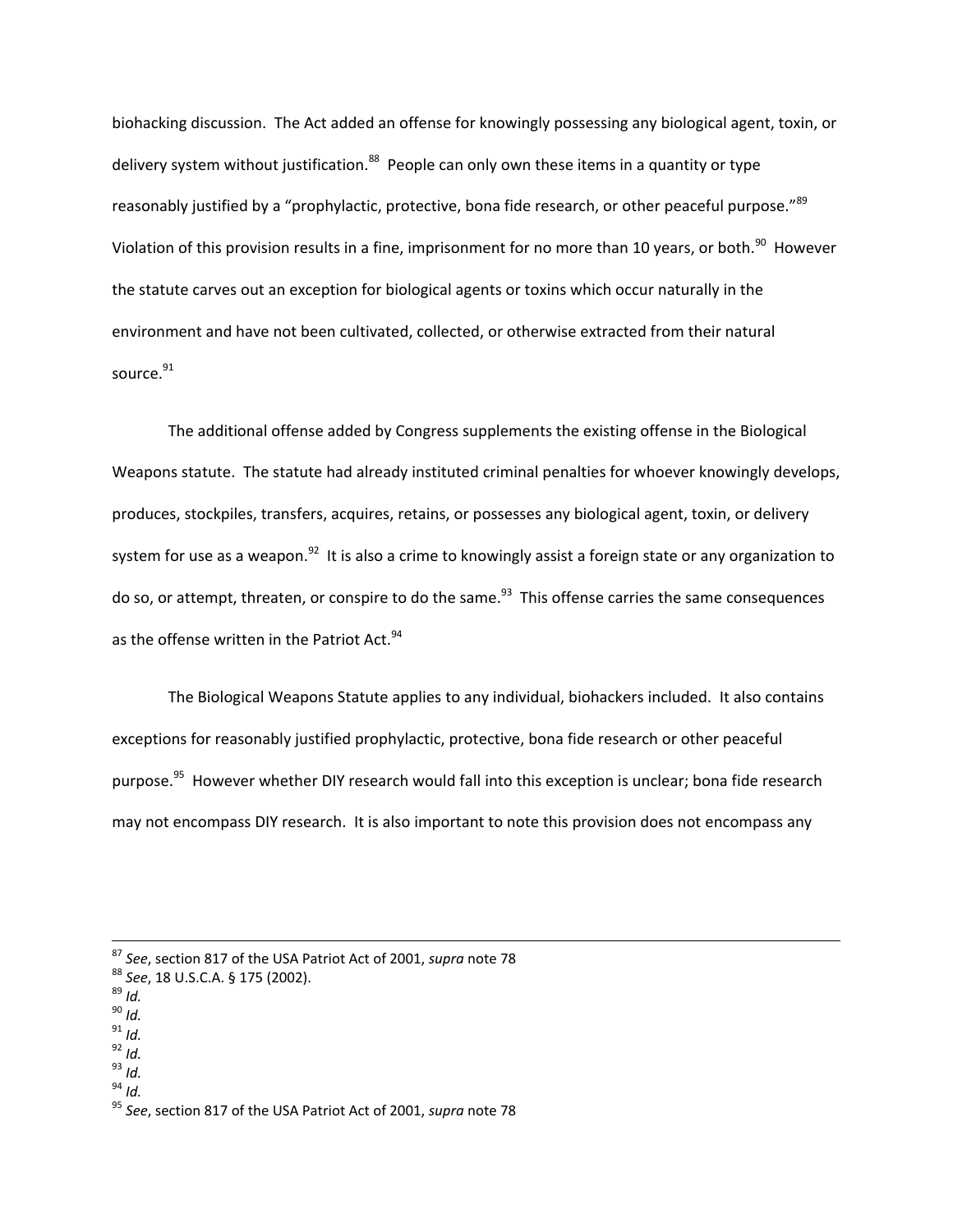biological agent or toxin that is in its naturally-occurring environment; however biohackers conduct experiments to produce unnatural results so this exception does little to protect DIY biohackers.<sup>96</sup>

The Patriot Act further prohibits restricted persons from shipping or transporting in interstate or foreign commerce, or affecting commerce with, any biological agent or toxin.<sup>97</sup> The Act defines eight possible criteria to constitute a restricted person.<sup>98</sup> Restricted persons include people who are indicted, or convicted, for a crime with a prison sentence of more than one year.<sup>99</sup> Fugitives from justice are also restricted persons.<sup>100</sup> Restricted persons also include unlawful users of any controlled substance as defined in section 102 of the Controlled Substances Act.<sup>101</sup> The statute lists drugs which constitute controlled substances, which does not include alcohol or tobacco.<sup>102</sup> Other restricted persons include illegal aliens, aliens from countries which the Secretary of State have deemed to support international terrorism, people dishonorably discharged from the United States armed service, and the mentally ill.<sup>103</sup>

While it is certainly possible some DIY biohackers may fall under this definition of a restricted person, most DIY biohackers are scientists or lay people who have never run afoul of the law and are natural born citizens of the United States. Therefore most DIY biohackers would not constitute restricted persons and this provision of the Patriot Act would not apply to them.

#### **B) Public Health Security and Bioterrorism Preparedness and Response Act of 2002**

The Bioterrorism Act is the other relevant Congressional authority relevant to DIY biohacking. The stated purpose of the Act is "to improve the ability of the United States to prevent, prepare for, and

<sup>98</sup> *Id.*

<sup>99</sup> *Id.*

<sup>100</sup> *Id.*

<sup>101</sup> *Id.*

<sup>102</sup> *See*, 21 U.S.C.A. § 802 (2009).

 $\overline{a}$ <sup>96</sup> *Id.*

<sup>97</sup> *Id.*

<sup>103</sup> *See*, section 817 of the USA Patriot Act of 2001, *supra* note 78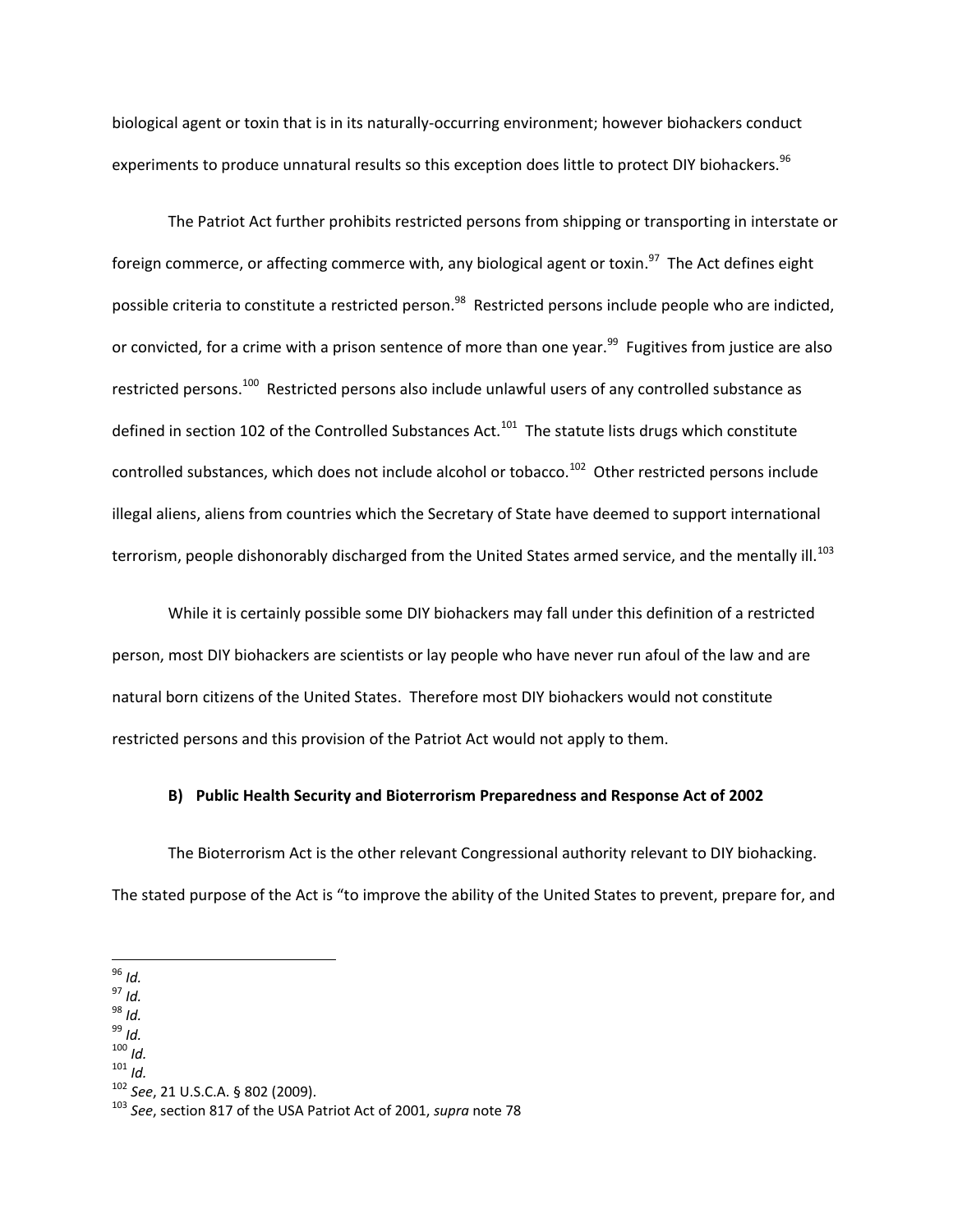respond to bioterrorism and other public health emergencies."<sup>104</sup> Section 201 of the Act relates to regulation of certain biological agents and toxins.<sup>105</sup> This section sets the following criteria for the Department of Health and Human Services and the Department of Agriculture to determine what is a biological agent or toxin:

(I) the effect on human health of exposure to the agent or toxin;

(II) the degree of contagiousness of the agent or toxin and the methods by which the agent or toxin is transferred to humans;

(III) the availability and effectiveness of pharmacotherapies and immunizations to treat and prevent any illness resulting from infection by the agent or toxin; and

(IV) any other criteria, including the needs of children and other vulnerable populations, that the Secretary considers appropriate<sup>106</sup>

The Bioterrorism Act sets very similar instructions for the Department of Agriculture.<sup>107</sup>

Provisions II, III, and IV are the same but provision I directs the Department of Agriculture to determine

what is a biological agent or toxin based on the effects to plant and animal health.<sup>108</sup>

The Bioterrorism Act also charged the Secretaries of Agriculture and Health and Human Services

to provide new regulations based on four directives.<sup>109</sup> First the agencies were charged with the

establishment and enforcement of safety procedures for the transfer of biological agents and toxins.  $^{110}$ 

Those measures should also include proper laboratory facilities to contain and dispose of biological

agents and toxins with properly trained personnel with the appropriate skills to handle biological agents

and toxins.<sup>111</sup> Second, the agencies were instructed to establish and enforce security measures to

 $106$  *Id.* 

 $\overline{\phantom{a}}$ 

- <sup>107</sup> *Id.*
- <sup>108</sup> *Id.*

<sup>109</sup> *Id.* <sup>110</sup> *Id.*

<sup>111</sup> *Id.*

<sup>104</sup> *See,* Public Health Security and Bioterrorism Preparedness and Response Act of 2002, *supra* note 79

<sup>105</sup> *See,* Section 201 of the Public Health Security and Bioterrorism Preparedness and Response Act of 2002, *supra* note 79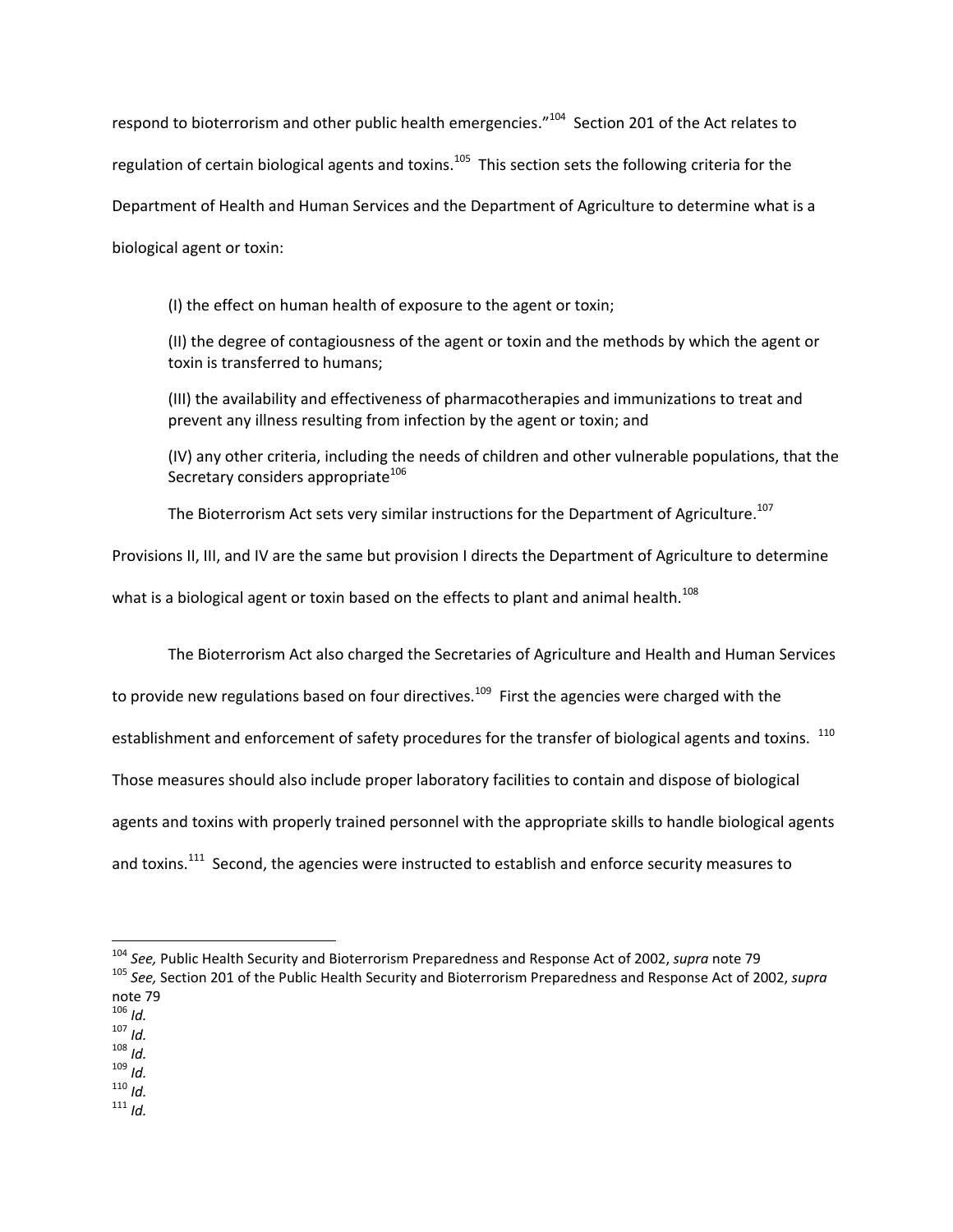prevent biological agents and toxins from being used in terrorism or any other criminal purpose.<sup>112</sup> Third, the agencies were charged with the establishment of procedures to protect the public in case their proposed safety measures are violated.<sup>113</sup> Lastly, the agencies were instructed to determine the appropriate availability of biological agents and toxins should be for research, education, and other legitimate purposes.<sup>114</sup> The regulations crafted by both agencies will be discussed in the next section of this paper.

The Bioterrorism Act further instructs both agencies to create regulations to "provide for the establishment and enforcement of standards and procedures governing the possession and use of listed agents and toxins ... in order to protect the public health and safety."<sup>115</sup> This provision can directly affect DIY biohackers. If a biohacker does choose to utilize a substance on the restricted list, the Act requires them to register with the Secretary.<sup>116</sup>

The Bioterrorism Act further requires both agencies to limit access to substances on the restricted list to "only those individuals whom the registered person involved determines have a legitimate need to handle or use such agents and toxins."<sup>117</sup> There may be concern from DIY biohackers who want the ability to pursue experiments unfettered. However the registration provisions balance a valid national safety concern, particularly as the restricted substances are evaluated based on their contagiousness and available treatments, amongst other criteria.

#### **C) Failed Congressional Bills**

<sup>114</sup> *Id.*

<sup>115</sup> *Id.*

<sup>116</sup> *Id.* <sup>117</sup> *Id.*

l <sup>112</sup> *Id.*

<sup>113</sup> *Id.*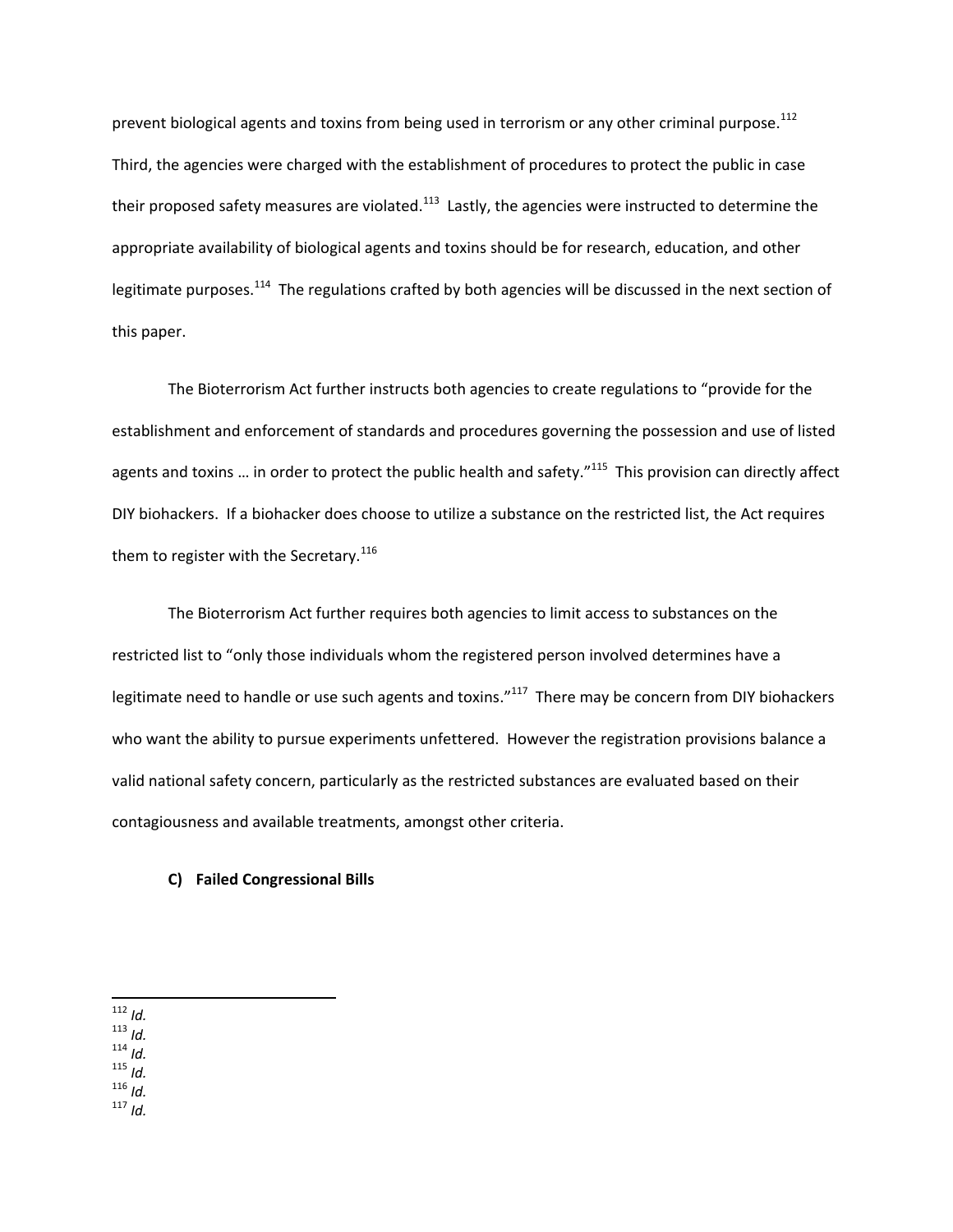Two failed bills are worth noting for the potential effect they could have had on DIY biohacking. The first bill was the Weapons of Mass Destruction Prevention and Preparedness Act of 2010, introduced on April 15, 2010.<sup>118</sup> This bill was introduced in the House of Representatives to many subcommittees but ultimately died in committee.<sup>119</sup> The stated purpose of the bill was "to prevent the proliferation of weapons of mass destruction, to prepare for attacks using weapons of mass destruction, and for other purposes."<sup>120</sup>

Section 101 of the WMD Prevention and Preparedness Act of 2010 would have amended Section 351A of the Public Health Service Act to create a designation of Tier I agents.<sup>121</sup> This designation would be determined by the Departments of Health and Human Services and Homeland Security.<sup>122</sup> The proposed bill set three criteria for determining Tier I agents: '(i) whether the agent or toxin has clear potential to be used effectively in a biological attack that causes significant casualties; (ii) information available from any biological or bioterrorism risk assessments conducted by the Department of Homeland Security or relevant assessments by other agencies; and '(iii) such other criteria and information that the Secretary determines appropriate and relevant.<sup>123</sup> The Department of Agriculture would have received almost the exact same instructions, but instead of evaluating significant casualties the Department would determine whether an agent would cause catastrophic consequences.<sup>124</sup>

Section 318 of the WMD Prevention and Preparedness Act of 2010 aimed to enhance the biosecurity measures of the Homeland Security Act.<sup>125</sup> The Act would have charged Homeland Security to work with other agencies to promulgate security and training standards for persons that possess, use,

<sup>119</sup> *Id.*

 $\overline{a}$ 

<sup>120</sup> *Id.*

- <sup>122</sup> *Id.*
- <sup>123</sup> *Id.*
- <sup>124</sup> *Id.*

<sup>125</sup> *Id.,* at section 318.

<sup>118</sup> *See*, H.R. 5057, 111th Cong. (2nd Sess. 2009).

<sup>121</sup> *Id.,* at section 201.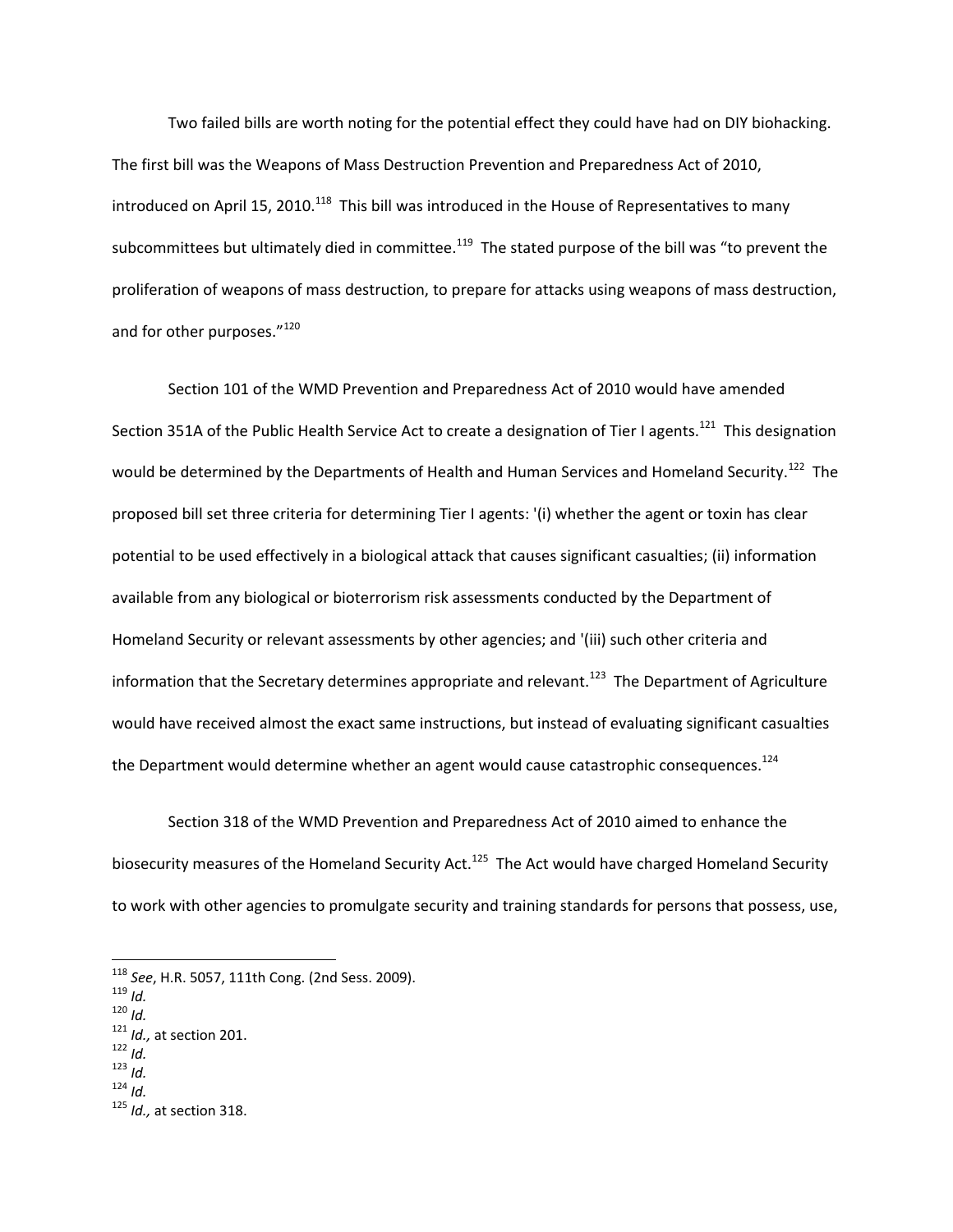or transfer Tier I agents.<sup>126</sup> Homeland Security would have to create a committee composed of other agencies, research institutions, and other interested parties in order to create those standards.<sup>127</sup> The Homeland Security Act would have been further amended to allow Homeland Security to inspect laboratories to ensure compliance with the new standards. $128$ 

Another bill entitled the WMD Prevention and Preparedness Act of 2010 was proposed in June of 2010 which also died in committee.<sup>129</sup> The purpose of this bill was "to enhance homeland security by improving efforts to prevent, deter, prepare for, detect, attribute, respond to, and recover from an attack with a weapon of mass destruction, and for other purposes."<sup>130</sup> Section 203 of this bill, entitled Dual-Use Terrorist Risks from Synthetic Genomics, would have directed Homeland Security to report to the appropriate congressional committees the security implications of dual-use research.<sup>131</sup> The bill laid out three areas of concern: "(1) determining the current capability of synthetic nucleic acid providers to effectively differentiate a legitimate customer from a potential terrorist or other malicious actor; (2) determining the current capability of synthetic nucleic acid providers to effectively screen orders for sequences of homeland security concern; and (3) making recommendations regarding screening software, protocols, and other remaining capability gaps uncovered by the study." $^{132}$ 

#### **D) Regulatory Framework**

Both Departments promulgated regulations effective March 18, 2005.<sup>133</sup> As each department had different foci, their lists mostly differ but there are overlapping substances.<sup>134</sup> They also restrict

 $\overline{\phantom{a}}$ 

<sup>130</sup> *Id.*

<sup>126</sup> *Id.*

<sup>127</sup> *Id.* <sup>128</sup> *Id.*

<sup>129</sup> *See*, H.R. 5498, 111th Cong. (2nd Sess. 2009).

<sup>131</sup> *Id.,* at section 203

<sup>132</sup> *Id.*

<sup>133</sup> *See*, 42 C.F.R. § 73 and 7 C.F.R. § 331

 $134$  *Id.*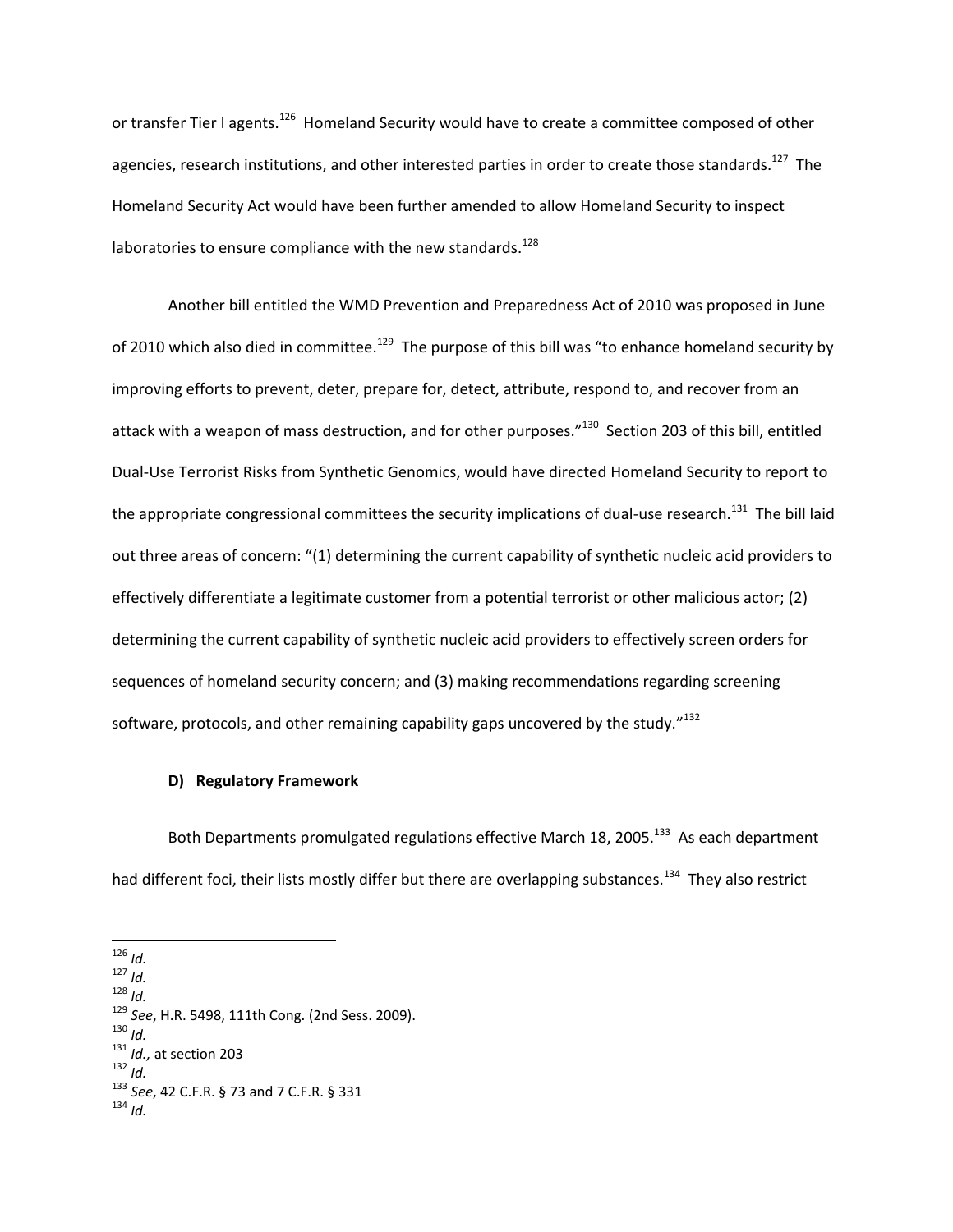synthetic nucleic acids and all substances are restricted whether in vivo or in vitro.<sup>135</sup> The Department of HHS does provide an exception, "an attenuated strain of a select agent or an inactive form of a select toxin may be excluded from the requirements of this part based upon a determination by the HHS Secretary or Administrator that the attenuated strain or inactivated toxin does not pose a severe threat to public health and safety, to animal health or to animal products."<sup>136</sup> Of course the only way to obtain this exception is to register with the HHS Department.

The Agriculture Department set standards for restricted experiments.<sup>137</sup> One type of restricted experiment is the deliberate transfer of, or selection for, a drug or chemical resistance trait to other agents which are not known to acquire the trait naturally, but only if such an experiment would compromise disease control in humans, animals, or agriculture.<sup>138</sup> The other type of restricted experiment is an experiment which involves the deliberate formation of synthetic or ecombinant nucleic acids which can produce toxins lethal to vertebrates.<sup>139</sup> They forbid any individual or entity from conducting or possessing products resulting from these restricted experiments without the getting the approval of the Department of Agriculture and following the conditions they prescribe.<sup>140</sup> Meanwhile the HHS Department issued almost an exactly similar set of regulations as the Department of Agriculture.<sup>141</sup> The only differences between the two sets of regulations are so minor that they operate the same.

# **E) National Science Advisory Board for Biosecurity**

<sup>135</sup> *Id.*

<sup>136</sup> *See,* 42 C.F.R. § 73.4

<sup>137</sup> *See*, 7 C.F.R. § 331.13

<sup>138</sup> *Id.*

<sup>139</sup> *Id.*

<sup>140</sup> *Id.*

<sup>141</sup> *See,* 42 C.F.R. § 73.13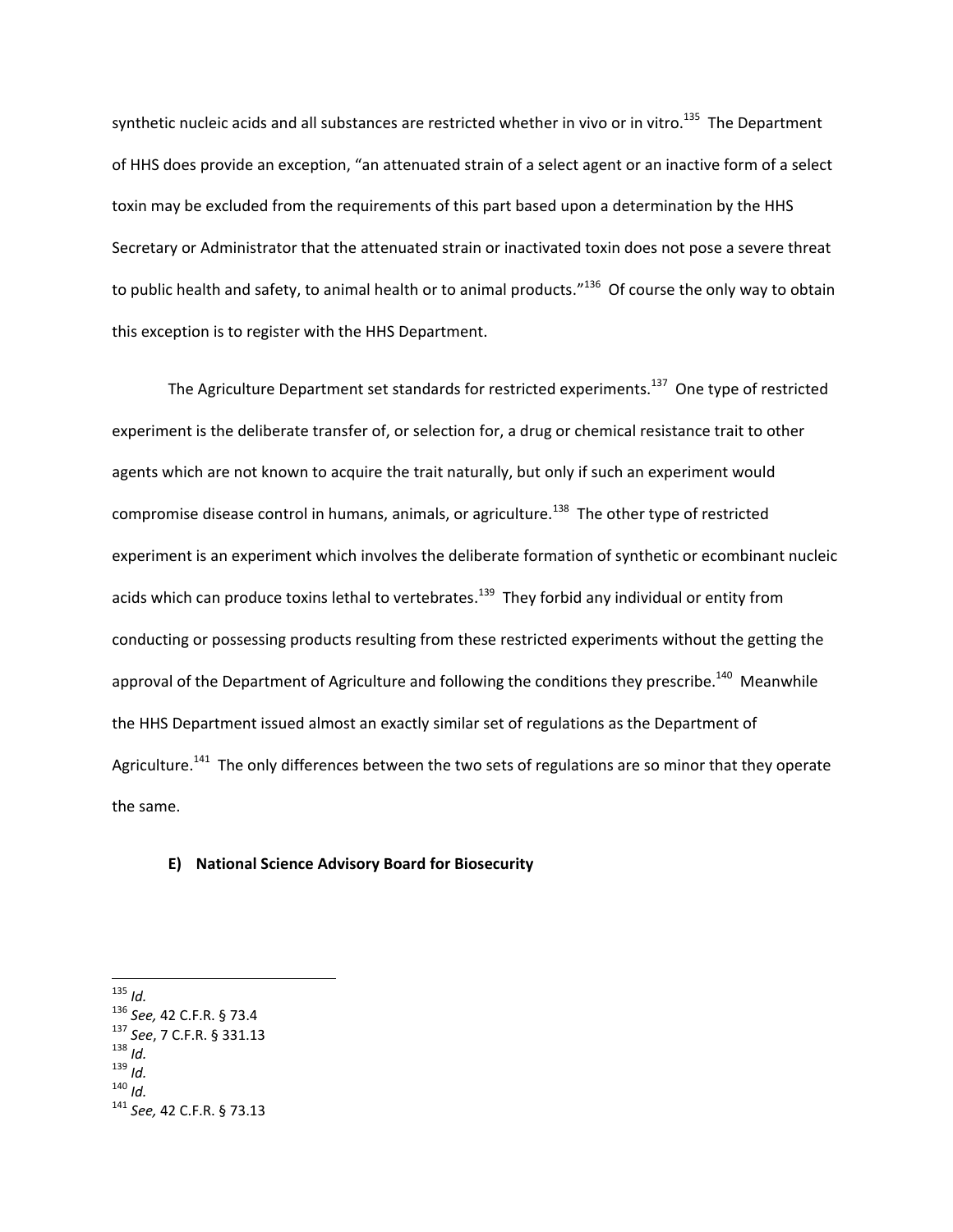The White House has created two entities to analyze the issues in synthetic biology. The first was the National Science Advisory Board for Biosecurity (NSABB). This group was founded following a 2003 United States National Research Council report describing experiments of concern which warrant greater scrutiny.<sup>142</sup> The NSABB provided a forum for deliberation on dual-use research and whether oversight or other measures would be necessary.<sup>143</sup> Their membership includes doctors, scientists, retired military, and academics from both the sciences and the law.<sup>144</sup>

In April 2010 the NSABB released a report entitled *Addressing Biosecurity Concerns Related to*  Synthetic Biology.<sup>145</sup> The report presents an assessment of any biosecurity concerns presented by the ability to synthesize new genes, biochemical pathways, and biological components with specified or novel properties.<sup>146</sup> The report acknowledges there may be gaps in oversight resulting from practitioners who are not traditional life scientists or who are not affiliated with formal research institutions.<sup>147</sup> The NSABB issued four recommendations for safety in synthetic biology.<sup>148</sup>

The first recommendation of the NSABB is synthetic biology should be subject to institutional review and oversight because of the biosecurity risks.<sup>149</sup> The report notes that currently there is no federal policy in place for dual use research.<sup>150</sup> The NSABB recommends local oversight with principal investigators evaluating research for dual use purposes.<sup>151</sup> Research identified as a risk would be subject

 $\overline{\phantom{a}}$ 

 $151$  *Id.* 

<sup>142</sup> *See*, David A. Relman, *The biological century: coming to terms with risk in the life sciences*, 11 NATURE IMMUNOLOGY 275, 276 (2010) ("A report from the US National…").

<sup>&</sup>lt;sup>143</sup> *Id.*("The subsequent creation of the National...").

<sup>144</sup> *See generally,* **National Science Advisory Board for Biosecurity,** *NSABB Member Roster*, OBA.OD.NIH.GOV, [http://oba.od.nih.gov/biosecurity/biosecurity\\_voting\\_members.html](http://oba.od.nih.gov/biosecurity/biosecurity_voting_members.html) (last visited at May 9, 2013).

<sup>145</sup> *See generally, Addressing Biosecurity*, *supra* note 1

<sup>146</sup> *Id.*, at ii

<sup>147</sup> *Id.*, at iii ("But since current biosafety and biosecurity…").

<sup>148</sup> *Id.*

<sup>149</sup> *Id.*, at 13

<sup>150</sup> *Id.*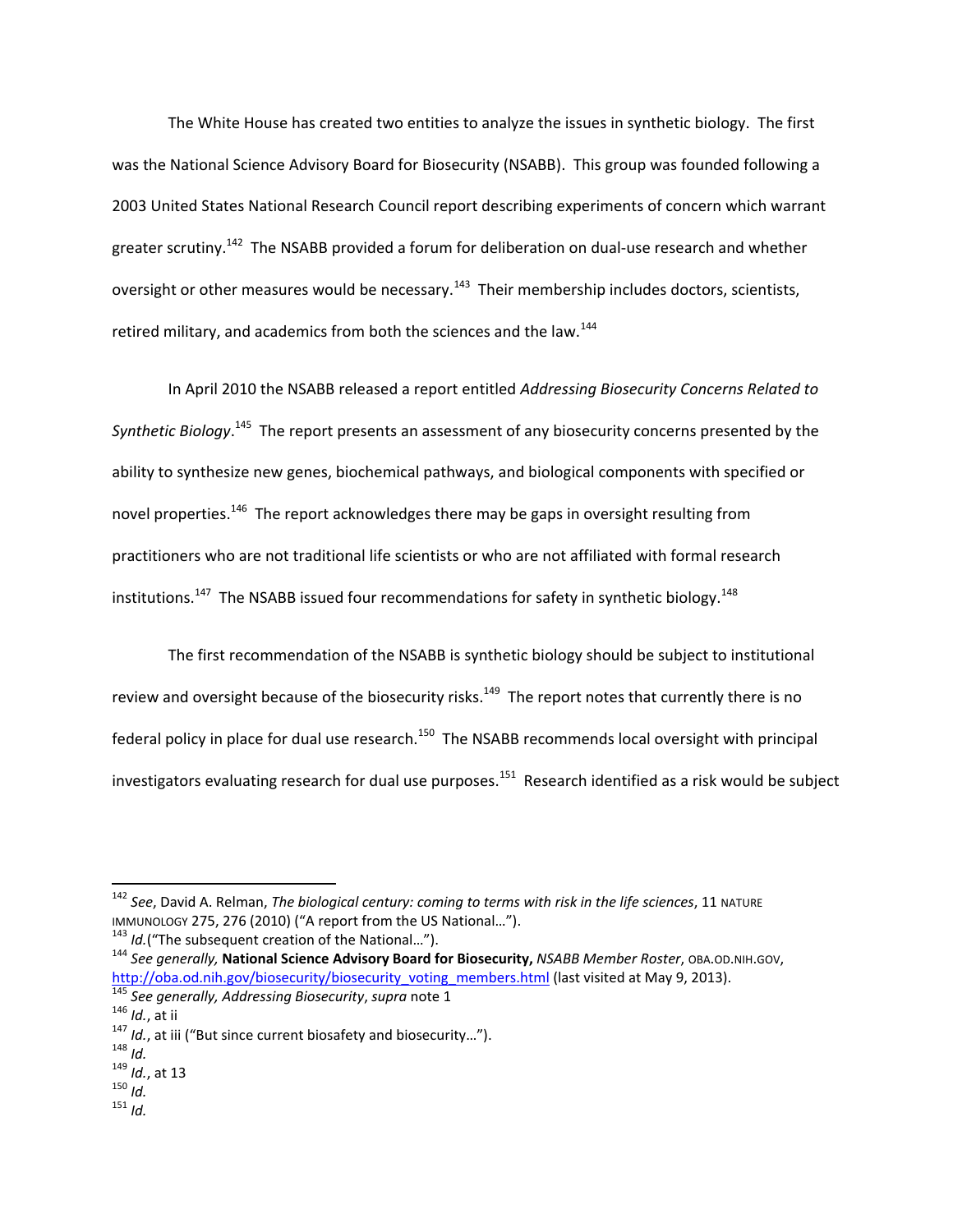to additional institutional review.<sup>152</sup> This framework could work very well for research institutions or even organizations such as Genspace where DIY biohackers congregate. However such a framework may not address individual DIY biohackers who never set foot in a laboratory.

The NSABB also recommends oversight of dual use research should extend beyond the boundaries of life sciences and academia.<sup>153</sup> The NSABB determined a large number of synthetic biology practitioners do not come from life science backgrounds.<sup>154</sup> It is this group of people which constitute DIY biohackers. They also state dual use research occurs outside the life sciences as well; research of high relevance to public health and safety occur in other fields too.<sup>155</sup> They also recommend oversight should be uniform and comprehensive since dual use research is as likely to be conducted in private and voluntary sectors as it is with more conventions research institutions such as academia or government laboratories.<sup>156</sup>

The third recommendation of the NSABB is to develop outreach and education strategies to address dual use research issues and to engage those research communities.<sup>157</sup> The NSABB feels extending the oversight over dual use research will need to be preceded by practitioners who have not been involved in recent biosafety discussions.<sup>158</sup> Educational efforts would make people, such as DIY biohackers, aware of the biosecurity risks involved in dual use research.<sup>159</sup> They recommend targeting researchers not subject to federal biosafety requirements, not formally affiliated with traditional institutions, and students.<sup>160</sup> This targeted group would encompass DIY biohackers since they conduct

 $\overline{\phantom{a}}$  $152$  *Id.* 

<sup>153</sup> *Id.*

<sup>154</sup> *Id.*

<sup>155</sup> *Id.*

<sup>156</sup> *Id.*

<sup>157</sup> *Id.*

<sup>158</sup> *Id.*

<sup>159</sup> *Id.*, at 13-14

<sup>160</sup> *Id.*, at 14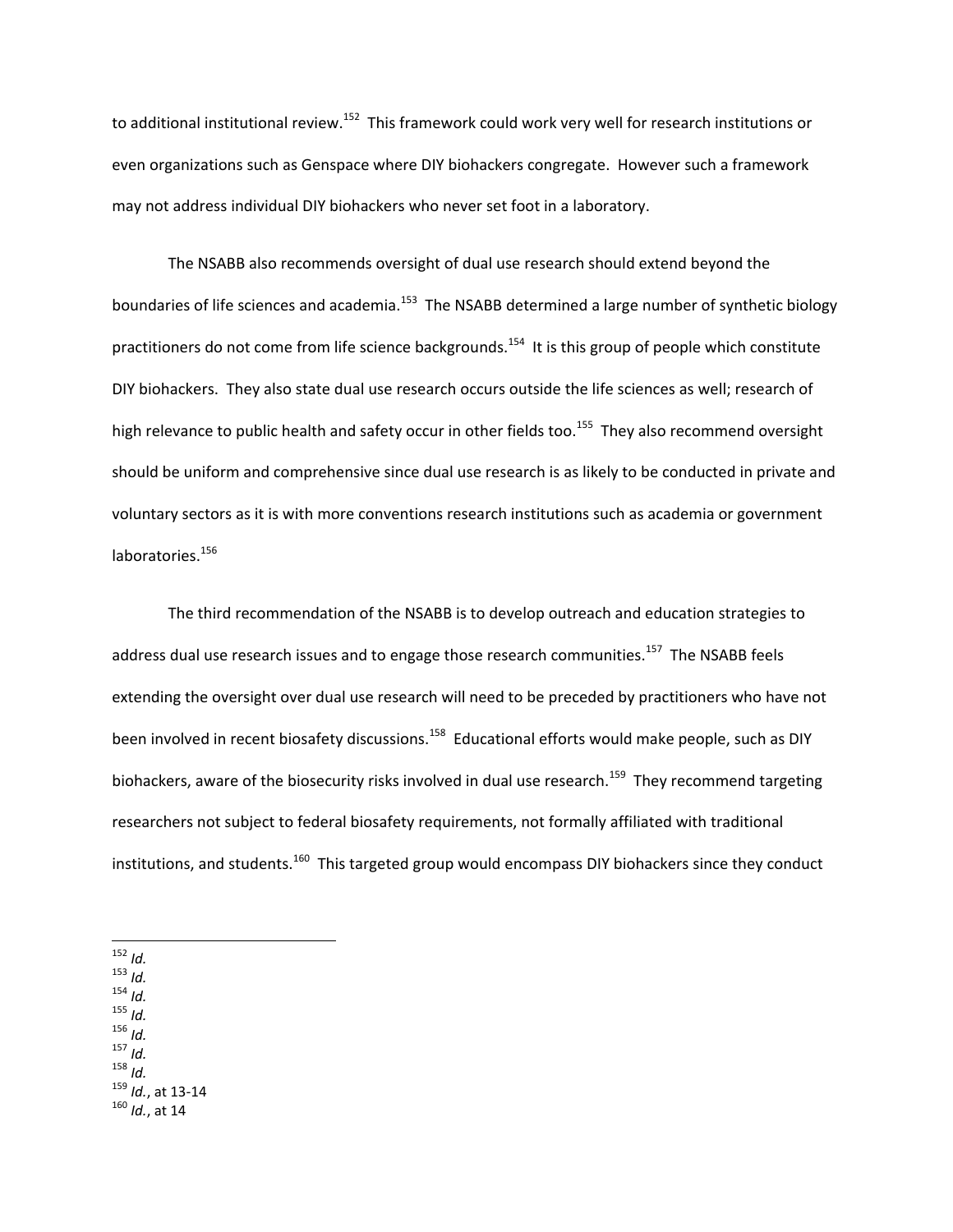their experiments at home, not in a formal laboratory. The NSABB realizes the difficulty of reaching these people, especially biohackers, but stressing its importance. $161$ 

The last recommendation in the NSABB's April 2010 report is for the US government to include advances in synthetic biology and pathogenicity (potential of microbes to cause disease) in efforts to monitor new scientific findings.<sup>162</sup> They specifically recommend "tech-watch" or "science-watch" endeavors.<sup>163</sup> They feel those endeavors will identify emerging dual use technologies and new knowledge to assess dual use activity.<sup>164</sup> The NSABB wants the federal government to convene workshops to assess or re-assess researchers' ability to create novel or unanticipated biosecurity risks and determine whether the current oversight system adequately addresses them.<sup>165</sup>

#### **F) Presidential Commission for the Study of Bioethical Issues**

In 2010 President Obama created the Presidential Commission for the Study of Bioethical Issues to "review the developing field of synthetic biology and identify appropriate ethical boundaries to maximize public benefits and minimize risks."<sup>166</sup> The Commission held public forums and interviewed prominent scientists and researchers to prepare their findings, which were published in December of 2010.<sup>167</sup> The report is entitled New Directions: The Ethics of Synthetic Biology and Emerging

<sup>161</sup> *Id.*

<sup>162</sup> *Id.*

<sup>163</sup> *Id.*

<sup>164</sup> *Id.*

<sup>165</sup> *Id.*

<sup>166</sup> *See,* **U.S. Department of Health & Human Services***, New Directions: The Ethics of Synthetic Biology and Emerging Technologies*, BIOETHICS.GOV,<http://bioethics.gov/cms/synthetic-biology-report> (last visited at May 9, 2013).  $167$  *Id*.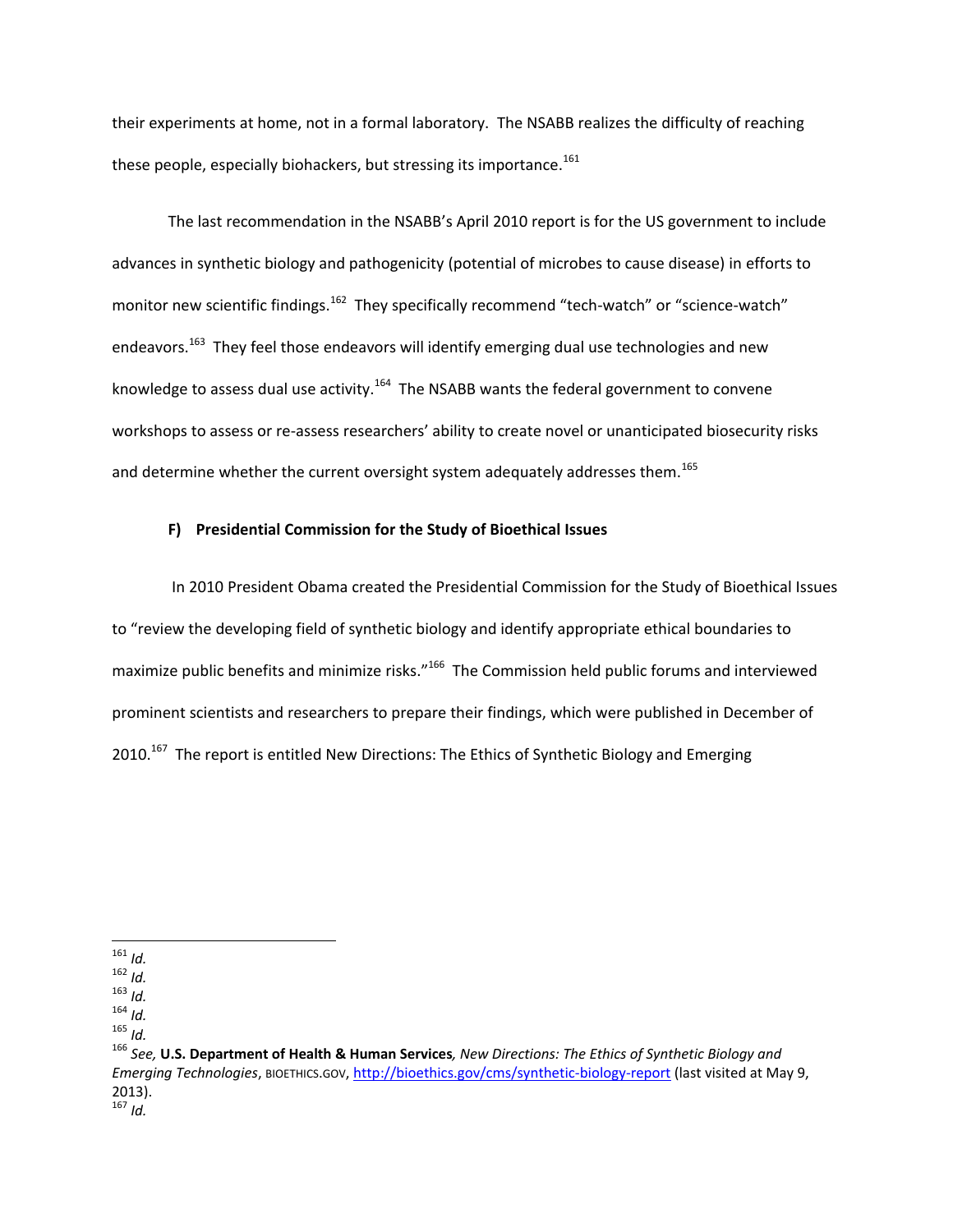Technologies.<sup>168</sup> The Commission offered 18 recommendations for how to move forward in the synthetic biology field.<sup>169</sup>

The Commission's  $3<sup>rd</sup>$  recommendation urges the Executive branch to prepare the best sharing practices for encouraging innovation in the field of synthetic biology.<sup>170</sup> The Commission makes clear that it does not endorse a moratorium on synthetic biology, but does not favor unfettered freedom either.<sup>171</sup> It believes a middle ground of ongoing vigilance to identify and mitigate harms is necessary.<sup>172</sup>

After outlining this approach, in its  $4<sup>th</sup>$  recommendation the Commission saw "no need at this time to create additional agencies or oversight bodies focused specifically on synthetic biology."<sup>173</sup> Instead they recommend the Executive branch coordinate a clear, defined approach to synthetic biology research.<sup>174</sup> The report direct addresses the unusual potential risks DIY scientists pose.<sup>175</sup> They maintain "risks must be identified and anticipated, as they are for other emerging technologies, with systems and policies to assess and respond to them while supporting work toward potential benefits." $^{176}$ 

The Commission Report also touched upon the idea intellectual freedom.<sup>177</sup> Under this principle the Commission asserts "that restrictions on research, whether by self-regulation by scientists or by government intervention, should limit the free pursuit of knowledge only when the perceived risk is too great to proceed without limit."<sup>178</sup> Using this rationale the Commission strikes down the idea of a

l

- <sup>170</sup> *Id.,* at 7 <sup>171</sup> *Id.,* at 8
- <sup>172</sup> *Id.*
- <sup>173</sup> *Id.*
- <sup>174</sup> *Id.*
- <sup>175</sup> *Id.*
- <sup>176</sup> *Id.*

<sup>177</sup> *Id.*, At 12

<sup>168</sup> *See*, **Presidential Commission for the Study of Bioethical Issues**, *NEW DIRECTIONS The Ethics of Synthetic Biology and Emerging Technologies*, BIOETHICS.GOV, [http://bioethics.gov/cms/sites/default/files/PCSBI-Synthetic-](http://bioethics.gov/cms/sites/default/files/PCSBI-Synthetic-Biology-Report-12.16.10_0.pdf)[Biology-Report-12.16.10\\_0.pdf](http://bioethics.gov/cms/sites/default/files/PCSBI-Synthetic-Biology-Report-12.16.10_0.pdf)

<sup>169</sup> *Id.*

<sup>178</sup> *Id.*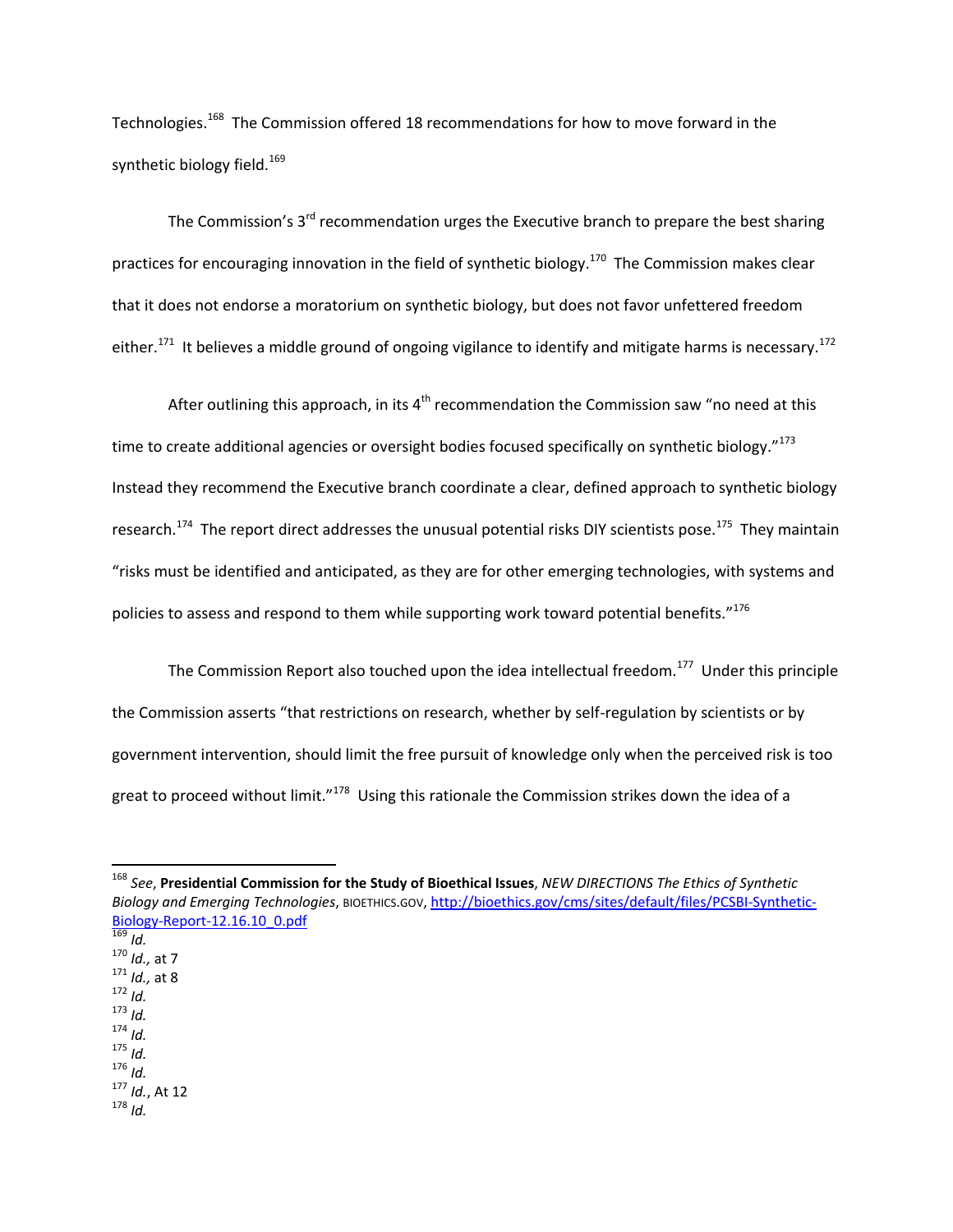moratorium and insists the scientific community should be allowed to monitor itself.<sup>179</sup> However, the Commission acknowledges government may have to "expand current oversight or engagement activities with non-institutional researchers."<sup>180</sup> The Commission did not believe there was any serious risk of "completely novel organisms being constructed in non-institutional settings including in the DIY community."<sup>181</sup> However, "scrutiny is required to ensure that DIY scientists have an adequate understanding of necessary constraints to protect public safety and security, but at present the Commission sees no need to impose unique limits on this group."<sup>182</sup>

# **G) Law Enforcement Action**

The Commission recommended the Department of Homeland Security and the Federal Bureau of Investigation conduct periodic assessments of the DIY biohacking community.<sup>183</sup> Since then there have been no directives made to law enforcement to oversee DIY biohackers. However the Federal Bureau of Investigation has created a Biological Countermeasures Unit.<sup>184</sup>

So far the biohacking community sense the FBI is being open-minded regarding this emerging field.<sup>185</sup> Nathaniel Head, the supervisory special agent of the FBI's Biological Countermeasures Unit,

 $\overline{\phantom{a}}$ <sup>179</sup> *Id.*

<sup>180</sup> *Id.*

<sup>181</sup> *Id.*, At 13

<sup>182</sup> *Id.*

<sup>183</sup> *Id.*, generally

<sup>184</sup> *See generally*, Ed Payne. Matt Smith & Carol Cratty, *Becoming biohackers: The long arm of the law*, BBC.COM/FUTURE, (January 24, 2013),<http://www.bbc.com/future/story/20130124-biohacking-fear-and-the-fbi/1> (last visited at May 9, 2013). [*hereinafter Long Arm Part 1*]

<sup>185</sup> *Id. (*discussing FBI's acute awareness*)*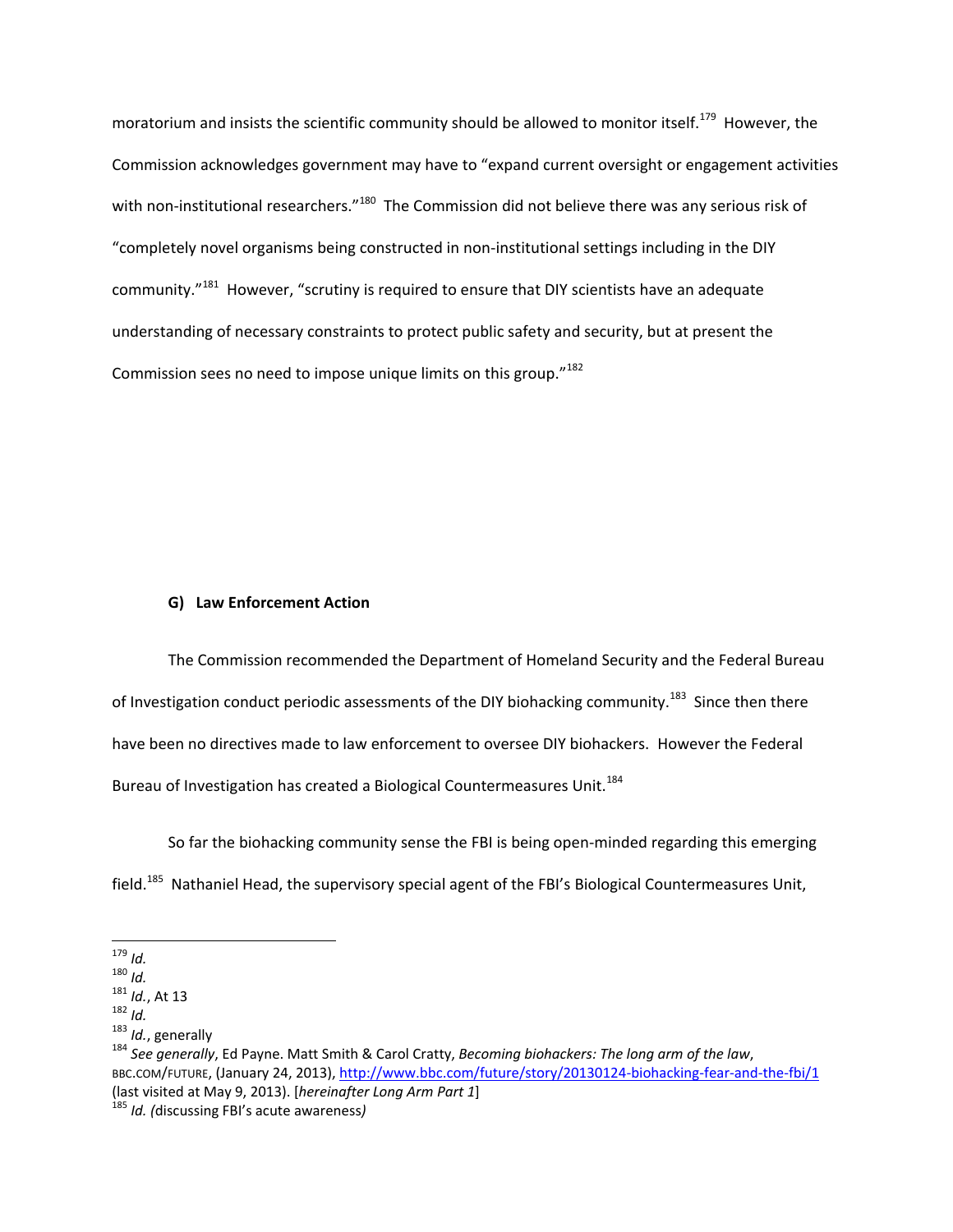brought many leaders in the field together at the first DIYbio Outreach Workshop program in June of 2012.<sup>186</sup> He stated the purpose of the conference was to, "learn about biohacking and to be able to separate between the white and the black hats."<sup>187</sup> The FBI has accepted the neighborhood watch style approach promulgated by the Commission and encourages biohackers to be the first line of defense against nefarious actors.<sup>188</sup>

The approach seems to be working. Genspace has worked closely with the FBI since its inception.<sup>189</sup> In fact, the FBI helped smooth out the relationships between Genspace and local fire and police departments.<sup>190</sup> Without direct involvement, DIY biohackers abroad have started developing a biohacker code of ethics to dissuade anyone from running afoul of the law.<sup>191</sup> DIY biohackers in the US launched an initiative called Ask a Biosafety Expert which they believe should meet a DIY biohacker's needs.<sup>192</sup>

#### **IV) Recommendations**

This paper agrees with the Presidential Commission that neither a moratorium nor unfettered research is an appropriate course of action. It is imperative that biohackers develop safety and security procedures while retaining the ability to innovate through experiments.<sup>193</sup> Self-regulation should work in most cases, but gaps in legislation and regulation still need to be filled. One of the statutory concerns going forward is a language clarification in current regulations.

<sup>190</sup> *Id.*

 $\overline{\phantom{a}}$ <sup>186</sup> *Id.*

 $187 \frac{187}{10}$ 

<sup>188</sup> *Id.*

<sup>189</sup> *See*, *Long Arm Part 2*, *supra* note 74 ("Collectives such as Genspace…").

<sup>191</sup> *See*, Ed Payne. Matt Smith & Carol Cratty, *Becoming biohackers: The long arm of the law*, BBC.COM/FUTURE, (January 24, 2013)[, http://www.bbc.com/future/story/20130124-biohacking-fear-and-the-fbi/3](http://www.bbc.com/future/story/20130124-biohacking-fear-and-the-fbi/3) (last visited at May 9, 2013) ("The German biohackers we got to know…"). [*hereinafter Long Arm Part 3*] <sup>192</sup> *Id.*

<sup>193</sup> *See*, Hans Bϋgl et al., *DNA synthesis and biological security*, 25 NATURE BIOTECHNOLOGY 627, 628 (2007) (It is imperative that DNA-synthesis..").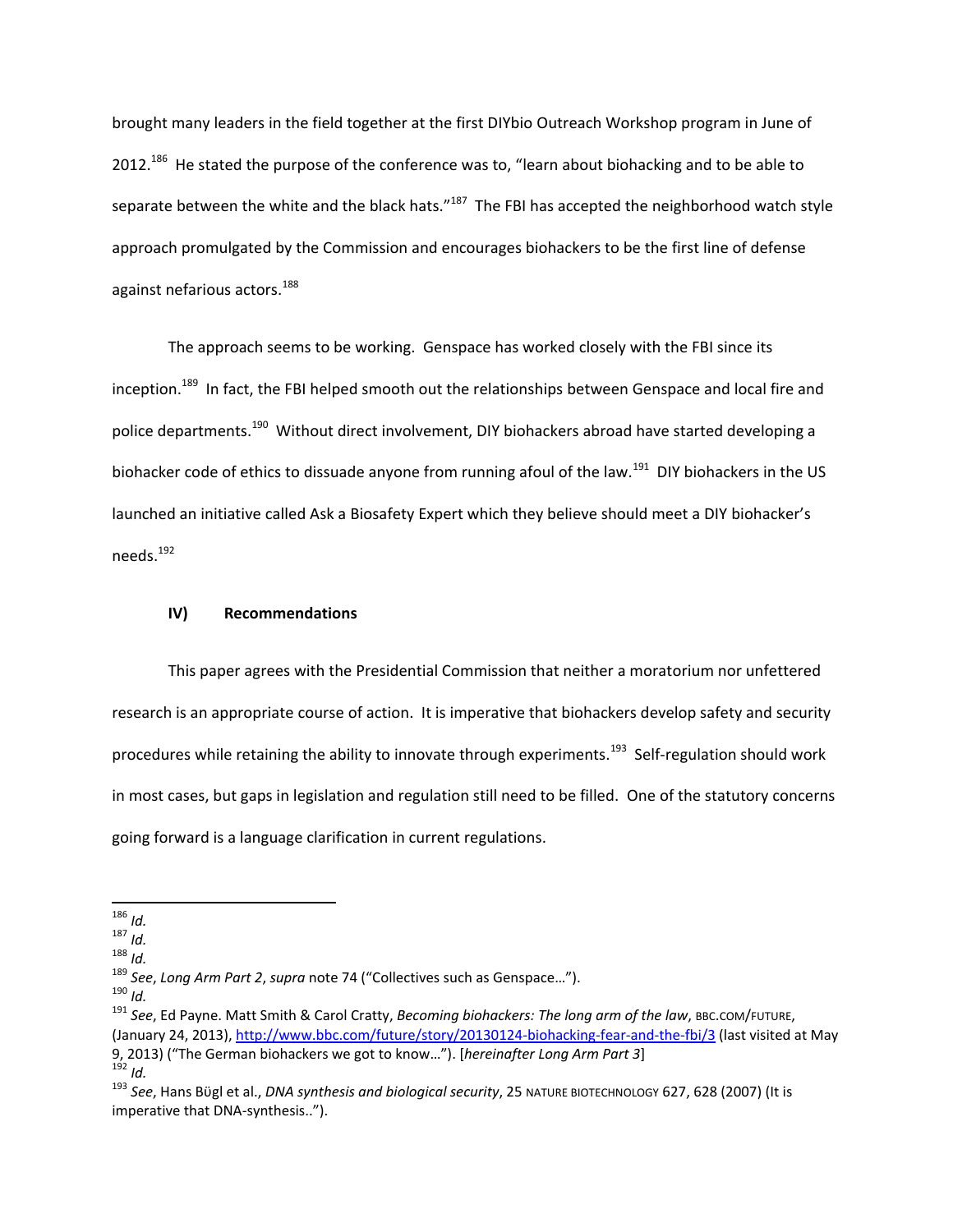The Departments of Agriculture and Health and Human Services both carve out exceptions from their select agents list for "prophylactic, protective, bona fide research, or other peaceful purpose."<sup>194</sup> As far as biohacking is concerned there is still a question about what constitutes "bona fide research." Neither department sets a definition for the term. The only statutory definition for "bona fide research" exists with regard to marine mammal protection in 16 USC 1362.<sup>195</sup> The statute defines bona fide research as:

**(A)** likely would be accepted for publication in a referred scientific journal;

**(B)** are likely to contribute to the basic knowledge of marine mammal biology or ecology; or

**(C)** are likely to identify, evaluate, or resolve conservation problems.<sup>196</sup>

If this definition is used as guidance, most DIY biohackers would not meet the first element and may not necessarily meet the second element either. Thus they would incur criminal penalties under the Patriot Act for working with restricted substances. This certainly does not match the Presidential Commission's goal of self-regulation for biohackers, but it does alleviate national security concerns which are the basis for the Patriot Act.

The Fourth Circuit offered a definition for "bona fide research" in Chief Judge Wilkinson's concurring opinion in Urofsky v. Gilmore.<sup>197</sup> In that case "the ultimate judgment on whether a requested waiver is for a bona fide research project resides in the system of university governance."<sup>198</sup> This definition would preclude all DIY biohackers from qualifying under the "bona fide research" exception of the Patriot Act. Therefore a specific clarification of the "bona fide research" language would clear all uncertainty in the field and provide articulate boundaries for independent research and experimentation.

<sup>194</sup> *See*, 42 C.F.R. § 73 and 7 C.F.R. § 331, *supra* at note 133

<sup>195</sup> *See*, 16 U.S.C.A. § 1362 (2003).

 $196$  *Id.* 

<sup>197</sup> *See generally*, Urofsky v. Gilmore, 216 F.3d 401 (4th Cir. 2000).

<sup>198</sup> *Id*., at 432.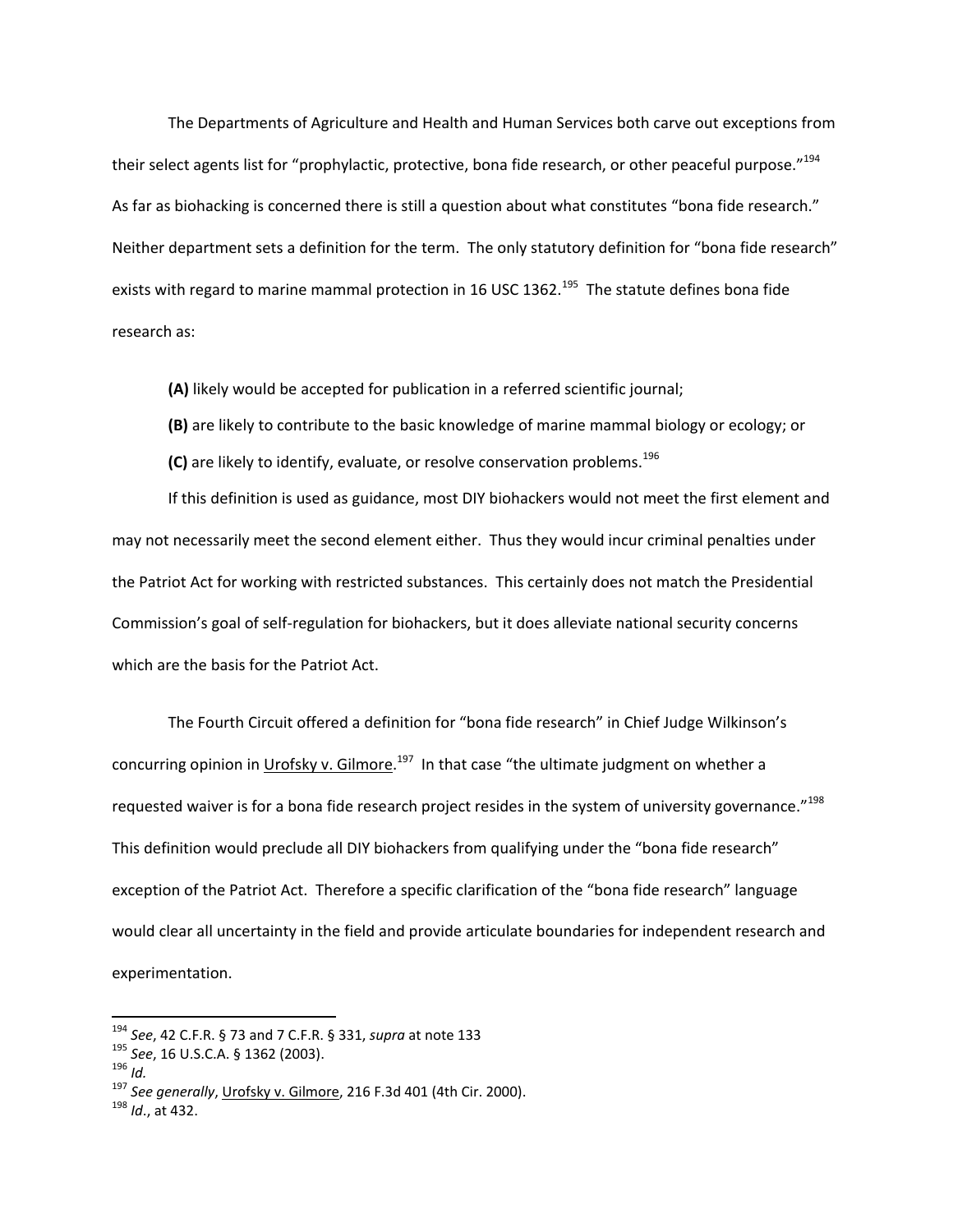The primary biosafety concern still left unaddressed is how to restrict the availability of materials sufficient to create hazardous biological agents to nefarious actors. Legislation such as the Patriot Act is effective as a deterrent but does not physically inhibit the availability of potentially dangerous substances. Some believe limiting access to material or equipment is impractical for DNA research.<sup>199</sup> This concern is valid for research institutions but for individual biohackers the risks of unfettered genetic experimentation is too great.

US counterterrorism officials fear ricin can be weaponized in labs similar to those DIY biohackers would use.<sup>200</sup> However academics such as Eckhard Wimmer, a virologist at New York State University at Stony Brook, point out it is far easier to weaponize ricin from its natural state rather than produce it synthetically<sup>201</sup>. This is true for ricin in particular but may not hold true for all substances of for antibiotic-resistant bacteria strains.

Despite the opposition for restrictive measures, the potential for a malicious party to create a biological agent or accidentally release contagions is too risky to ignore. This paper does not endorse a moratorium on biohacking but the availability of genetic material for purchase to the DIY biohacker is troubling. Legislation limiting the sale of biological material which is capable of producing synthetic restricted agents or toxins would be a beneficial step for public safety with minimal impact on the ability of DIY biohackers to perform experiments and innovate. For example, such legislation could restrict sales of said biological material to laboratories or individuals which register with the FBI's Biological Countermeasures Unit.

This paper endorses the recommendation of both the NSABB and the Presidential Commission in regards to agency oversight. There is no demonstrable need for another regulatory agency to oversee

<sup>199</sup> *See*, Bϋgl, *supra* note 194, at 629 (Table 1).

<sup>200</sup> *See*, *Experiments Begin Part 3*, *supra* note 54 ("As a quarter of a milligramme…").

<sup>201</sup> *See*, *Long Arm Part 2*, *supra* note 74 ("Nature is the better bioterrorist.").